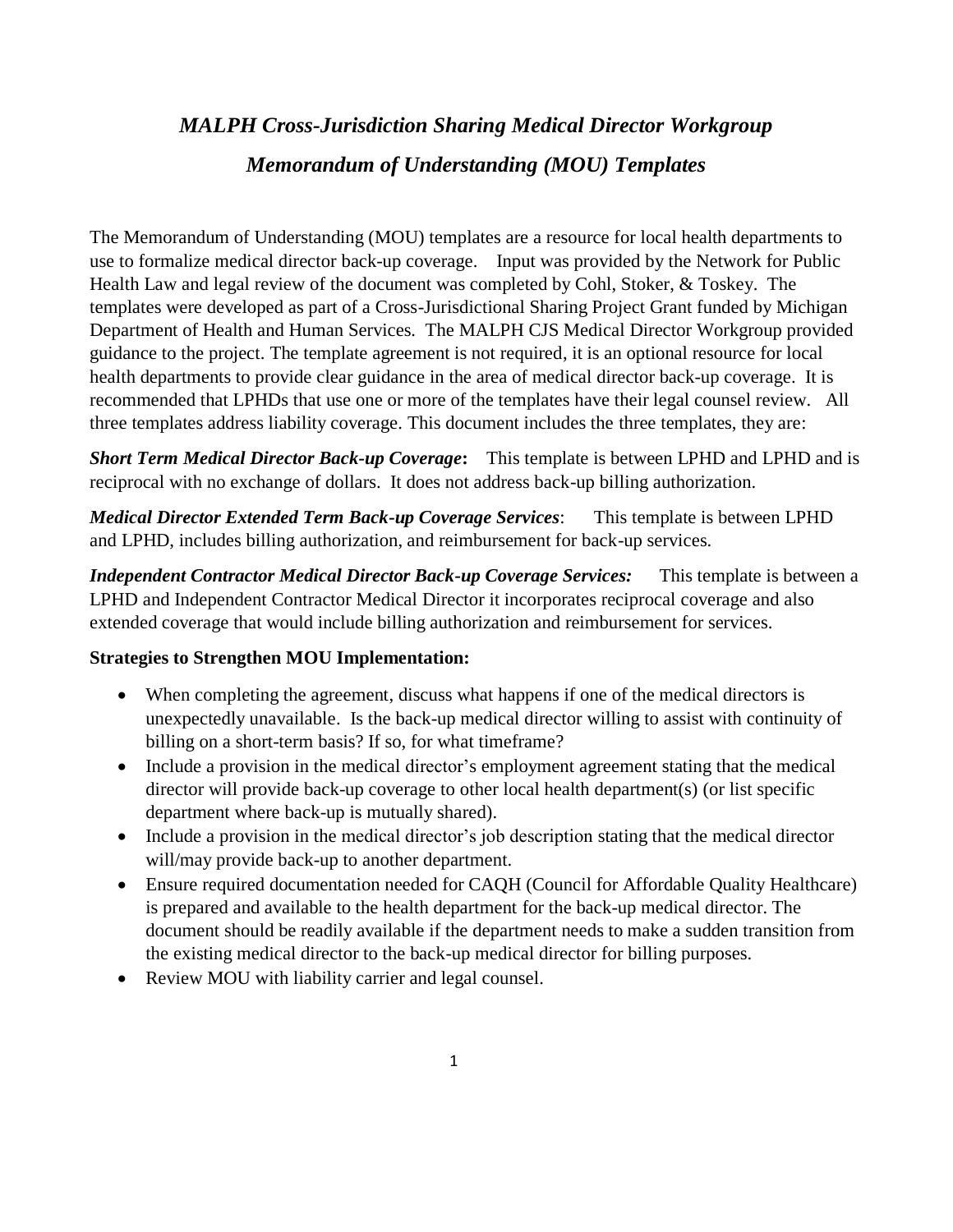This template Memorandum of Understanding (MOU) is a resource prepared by the Michigan Association for Local Public Health (MALPH) in consultation with the Network for Public Health Law [might add or substitute Cohl, Stoker, & Toskey]. The template may be useful to local health departments to formalize an arrangement for back-up medical coverage. This template is not intended to provide legal advice or representation. Local health departments should work with their legal counsel to develop an MOU to meet their specific needs.

#### **Memorandum of Understanding (MOU) AGREEMENT Template**

#### **Local Public Health Department – Short Term Medical Director Back-up Coverage**

**Between \_\_\_\_\_\_\_\_\_\_\_\_\_\_\_\_\_\_\_\_\_\_\_\_\_\_\_ and \_\_\_\_\_\_\_\_\_\_\_\_\_\_\_\_\_\_\_\_\_\_\_\_\_\_\_\_**

**THIS AGREEMENT**, made and entered into this day of 2016, by and between LPHD and \_\_\_\_\_\_\_\_\_\_\_\_\_\_\_ LPHD (collectively, the "LPHDs") is entered into pursuant to provisions of the Public Health Code, MCL 333.2435(c) and the Intergovernmental Contracts Act, MCL 124.1 *et seq.* to formalize an agreement for the provision of short term back-up medical director services meeting the requirements of MI. Adm. Code. R. 323.13001, et seq. Each LPHD agrees to provide short term back-up medical director services to the other LPHD when the other LPHD's medical director is on vacation or sick leave, or is otherwise unavailable due to short term absences not expected to exceed working days ("Short Term Absences"). This will assure consistent medical director access to address public health medical situations that arise during a Short Term Absences of the established medical director. Pursuant to Sections 2419 and 2435(c) of the Public Health Code [MCL 333.2419 and MCL 333.2435(c)], the LPHD's agree that each shall provide the other LPHDs with temporary backup medical director services to provide coverage for Short Term Absences, subject to the approval of the Michigan Department of Health and Human Services (hereinafter referred to as the "MDHHS") of this Agreement, if necessary, pursuant to MCL 333.2419.

**1.** Purpose and Scope of Work. This Agreement is entered into to formalize the undersigned LPHDs' practice of providing temporary and short-duration back-up medical director coverage and services to the other when the medical director is not available due to a Short Term Absence. This Agreement is for coverage of Short Term Absences generally not to exceed \_\_\_ working days. However, the duration may be extended by mutual agreement of the LPHDs. It is the contemplation of the Parties that this Agreement would not be applicable to extended absences caused by circumstance including, but not limited to, the death, incapacity, long-term leave by, or departure of, a medical director. Such extended coverage, if any, would be the subject of a separate agreement between the applicable parties.

- A. LPHD Providing Services Responsibilities:
	- 1. The LPHD providing temporary backup medical director services (the LPHD Providing Services") shall authorize and direct its medical director to provide such back-up coverage for Short Term Absences as is necessary and proper under the circumstances.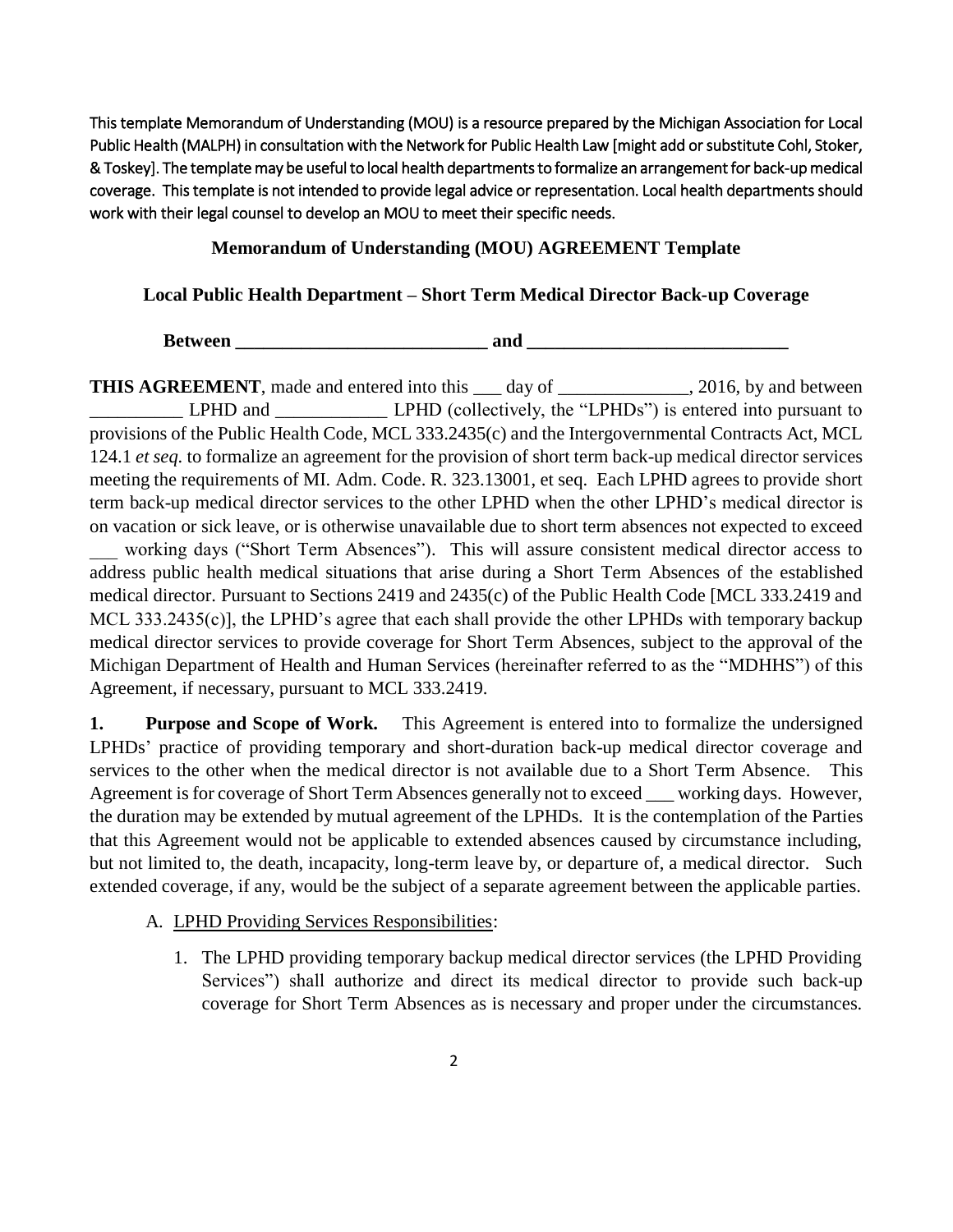This will include, but is not limited to, such services and/or determinations as are necessary or appropriate to carry out the medical director functions of the LPHD which requires the temporary services of the medical director (the "LPHD Requiring Services"). The LPHD Providing Services and the LPHD Requiring Services shall seek, in advance to agree to nature of and structure of providing the temporary services. However, absent such other agreement, the decision of the LPHD Providing Services shall be final in determining nature and structure, including the necessity for on-site services. It is contemplated that medical director services will primarily be provided via telephone with limited or no on-site services provided. It will be the day-to-day responsibility of the medical director for the LPHD Providing Services to coordinate coverage with the Administration of each LPHD and other appropriate individuals.

- 2. If necessary during a Short Term Absence, the medical director for the LPHD Providing Services will undertake to support the billing functions of the LPHD Requiring Services which may include, but is not limited to, the provision of medical director's NPI number and/or submission of necessary documentation for the medical director to temporarily become a credentialed provider for the LPHD Requiring Services in the Council for Affordable Healthcare ("CAQH").
- 3. The LPHD Providing Services shall be responsible for the medical director's continued coverage under any worker's compensation insurance or unemployment compensation insurance plans. Each LPHD represents and warrants that it is covered by a worker's compensation insurance policy procured and paid for by it which extends to coverage of its respective medical director. The LCPH Providing Services shall notify the LPHD Requiring Services immediately if the status of said coverage changes.
- **B.** LPHD Requiring Services Responsibilities: If temporary backup medical director services are required to cover Short Term Absences, the medical director or health officer of the LPHD Requiring Services shall notify the health officer or medical director of the LPHD Providing Services as to the need for, expected duration, and scope of such backup services. The LPHD Requiring Services' staff shall cooperate fully with the LPHD Providing Services' medical director and staff regarding all aspects of providing substitute/backup services, including planning, scheduling services necessary to be performed and the performance of staff duties and functions.
- C. Parties Mutual Responsibilities: It shall be the responsibility of both Parties to:
	- 1. Work cooperatively to ensure appropriate, efficient communication in support of the intent of this Agreement.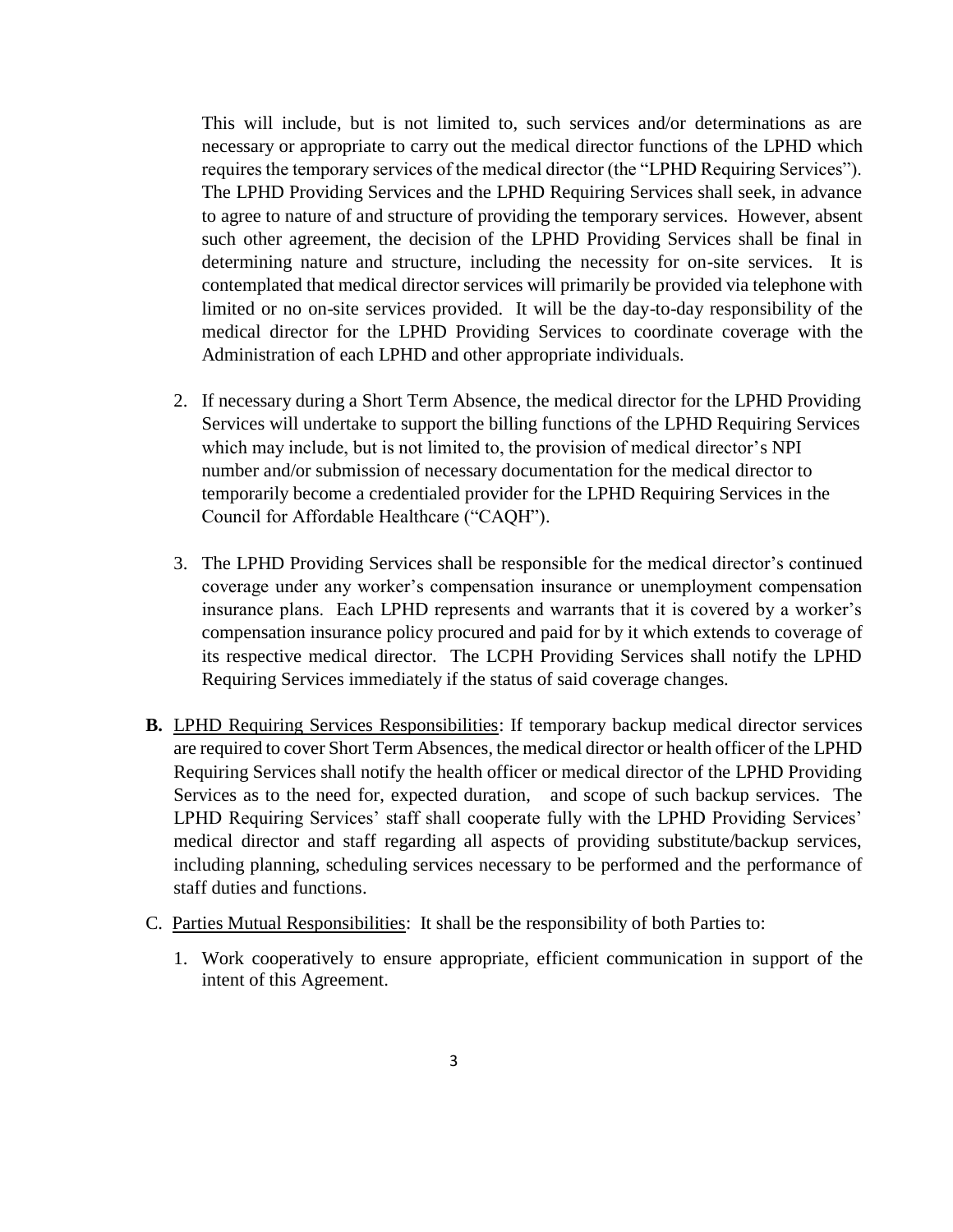2. LPHD Requiring Services agrees to be responsible for any act or omission of the medical director incurred in or arising out of the medical director's performance on behalf of the LPHD Requiring Services. The LPHD Providing Services agrees to remain responsible for any act or omission of the medical director incurred in or arising out of the medical director's performance on behalf of the LPHD Providing Services. Nothing contained herein shall be expressly or impliedly interpreted to trigger liability for LPHD Requiring Services or LPHD Providing Services for the other party's actions. Nothing in this Agreement shall be construed as a waiver by either the LPHC or the medical director of any governmental immunity they may have as provided by statute or court decisions.

Each LPHD shall maintain suitable comprehensive liability (including malpractice) coverages for their respective exposures. LPHD Requiring Services shall maintain liability (including malpractice) insurance covering the substitute medical director when acting in the capacity of LPHD Requiring Services' medical director. LPHD Providing Services shall maintain liability insurance (including malpractice) covering health department, including the medical director, when acting for the LPHD Providing Services. LPHD Requiring Services shall add LPHD Providing Services as an Additional Insured on LPHD Requiring Services' liability (including malpractice) insurance to the extent the liability incurred arises out of a medical director acting in the substitute capacity for LPHD Requiring Services. Nothing contained herein shall be construed to require either LPHD to purchase, maintain or provide such liability or malpractice coverage for the benefit of the other. However, it will be the responsibility of the LPHD Requiring Services to notify its carrier and provide such coverages prior to the medical director's provision of substitute services.

If a medical director individually or separately insures for malpractice coverage, it will be the responsibility of the medical director to assure such malpractice coverage extends to services provided under this Agreement to a LPHD Requiring Services.

**2. Term.** The term of this Agreement shall commence on \_\_\_\_\_\_ and shall expire on \_\_\_\_\_\_\_\_\_\_\_\_\_\_\_ unless earlier terminated. On or before \_\_\_\_\_\_\_ the parties shall review this relationship and jointly agree on whether the Agreement will be extended and on what terms beyond\_\_\_\_\_\_\_\_\_\_\_\_\_. Notwithstanding any provision regarding term, either LPHD may terminate its participation in this Agreement at any time with 30 days written notice to the other LPHD.

**3. Reimbursement.** The LPHDs agree that each contemplates general long term reciprocity and balance in the respective provision of back-up medical director services for Short Term Absences. As such, for back-up medical director services for Short Term Absences the LPHD Providing Services will not seek, nor be entitled to, reimbursement of any kind for such services. The consideration for this Agreement shall be the reciprocal promises to provide, and the provision of, back-up medical director services for coverage of Short Term Absences.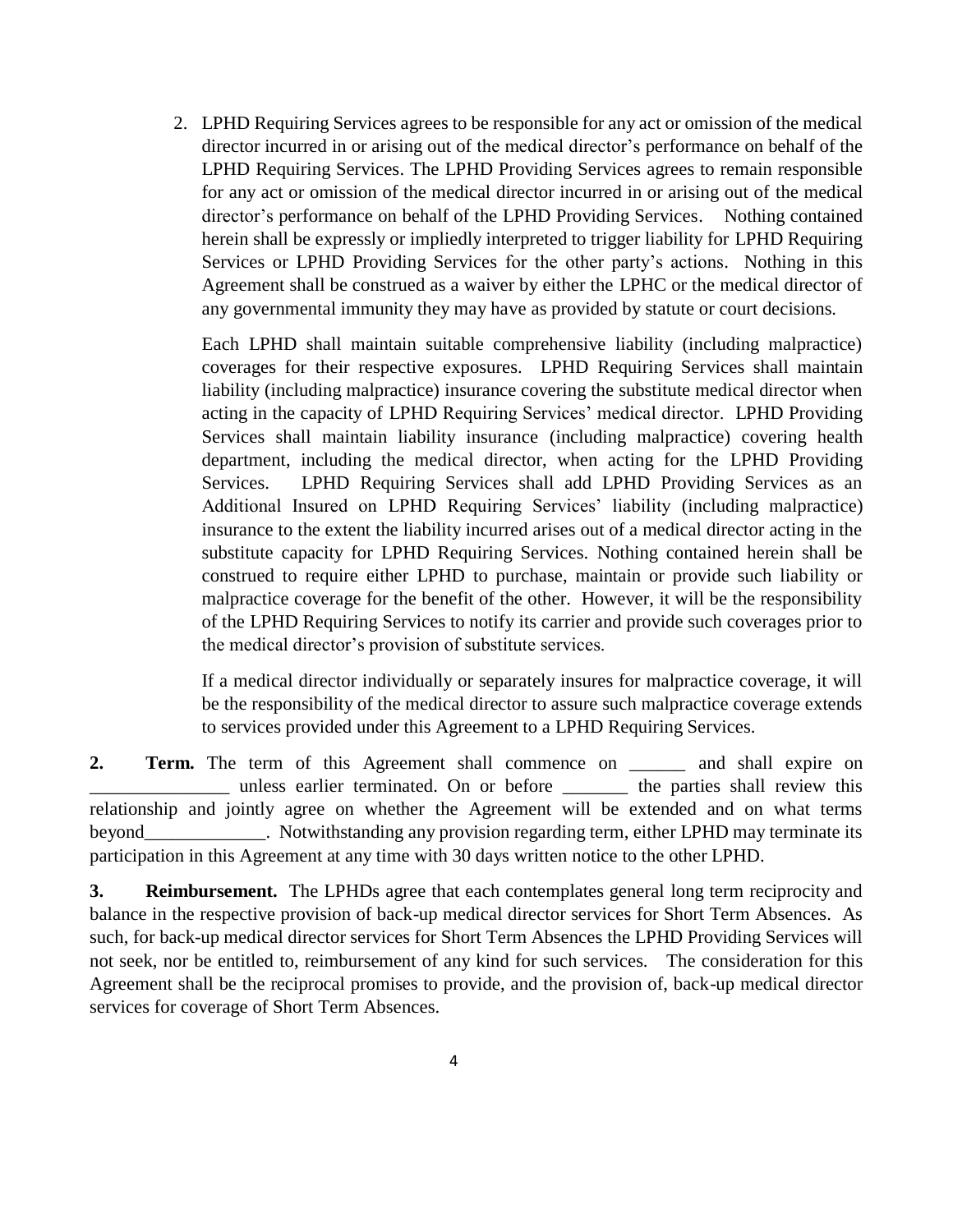**4. Patient Records.** Each LPHD shall have sole and exclusive right to the retention of all records pertaining to its patients and services rendered pursuant to this Agreement. The assigned medical director shall have the right to access any LPHD Requiring Services records including patient records required for the performance of services to be provided pursuant to this Agreement. In receiving such access, the medical director shall comply with all applicable requirements of the Health Insurance Portability and Accountability Act of 1996 (HIPAA), Public Law 104-191, as amended, and its rules and regulations promulgated pursuant thereto, 45 CFR Parts 160 and 164, as amended. Access shall be limited to the minimum necessary to provide the applicable services. Breach of this section shall be a material breach of this Agreement.

**5.** Status of Medical Director. It is expressly understood and agreed that the employees, servants and agents of either of the LPHDs to this Agreement shall not be deemed to be and shall not hold themselves out as the employees, servants or agents of the other party. Each of the LPHDs to this Agreement shall be responsible for withholding and payment of all income and social security taxes to the proper Federal, State and local governments for their employees, including the medical director. The medical director and employees of each of the LPHDs shall not be entitled to any fringe benefits otherwise provided by the other party to its employees or medical director, such as, but not limited to, health and accident insurance, life insurance, paid vacation leave, paid sick leave, pension and longevity. Each of the parties shall carry workers' compensation insurance and unemployment compensation coverage for its employees, as required by law.

**6. No Third Party Benefit.** The provisions of this Agreement are for the benefit of the LPHDs, and not for the benefit of any other person or entity, including each LPHD's medical director.

**7. Assignment.** Neither party shall assign or transfer any of its rights or interests in or to this Agreement, nor delegate any of its obligations hereunder, without the prior written consent of the other.

**8. Nondiscrimination**. Each LPHD as required by law, shall not discriminate against a person to be served or an employee or applicant for employment with respect to hire, tenure, terms, conditions, or privileges of employment, or any matter directly or indirectly related to employment because of race, color, religion, national origin, age, sex,, disability that is unrelated to the individuals ability to perform the duties of a particular job or position, height, weight, marital status, political affiliation or beliefs, or any other legally protected status under Elliott-Larsen Civil Rights Act, 1976 PA 453 amended; the Persons with Disabilities Civil Rights Act, 1976 PA 220 as amended; Section 504 of the Federal Rehabilitation Act of 1973 as amended, P.L. 93-112, 87 Stat 355 as amended, the Americans with Disabilities Act of 1990, P.L. 101-336, 104 Stat 327 (42 USCA §12101 et seq.), as amended, and regulations promulgated thereunder. Breach of this covenant may be regarded as a material breach of the Agreement.

**9. Severability**. If any provision of this Agreement is held by a court of competent jurisdiction to be invalid, illegal or unenforceable, or if any such term is so held when applied to any particular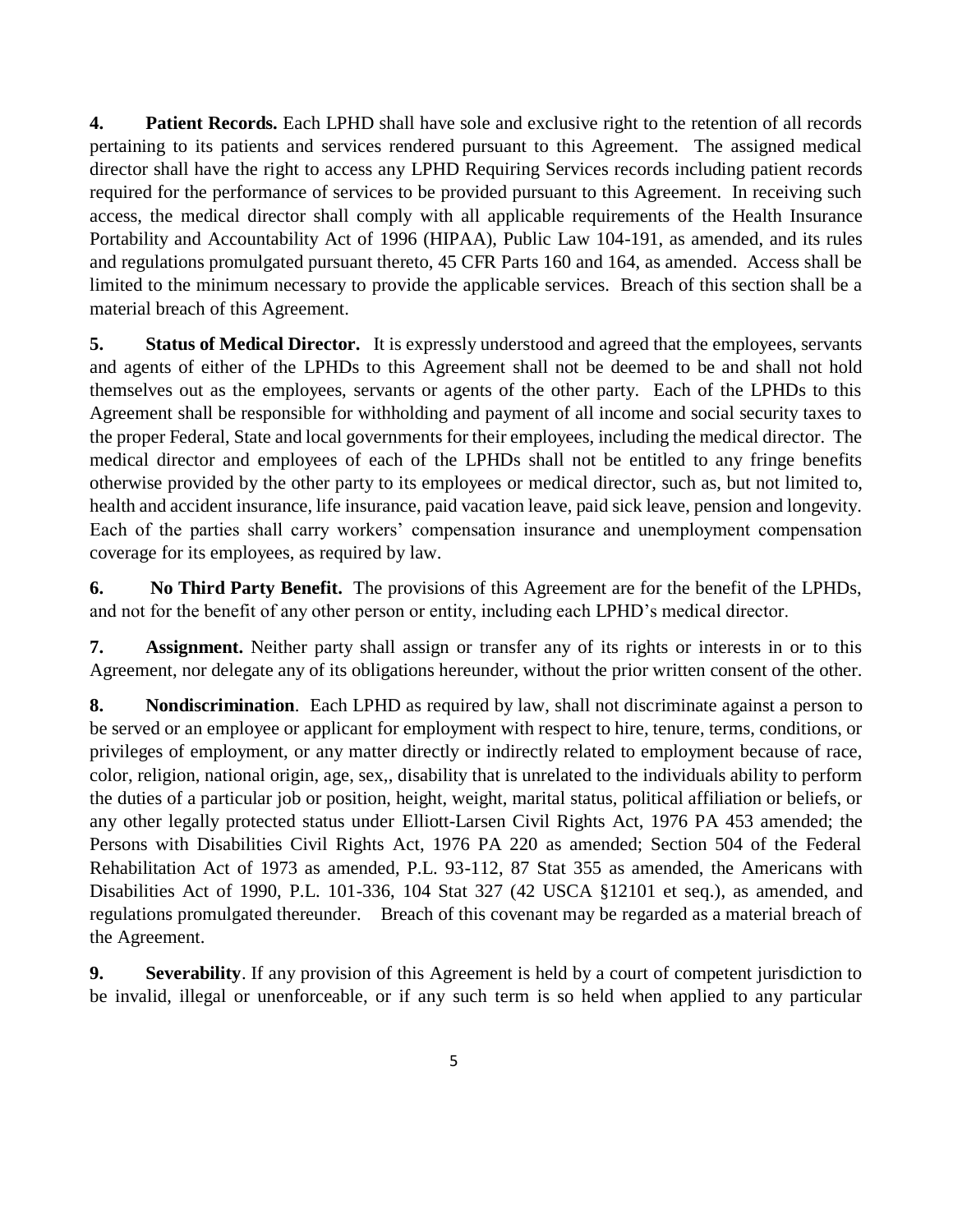circumstance, such invalidity, illegality, or unenforceability shall not affect any other provisions of this Agreement, or affect the application of such provision to any other circumstances, and the Agreement shall be construed and enforced as if such invalid, illegal or unenforceable provision were not contained herein.

**10. Amendment**. The Agreement may be amended only by a writing signed by both Parties.

**11. Governing Law.** This Agreement shall be governed by and construed in accordance with the substantive law of the State of Michigan, without regard to the conflicts of laws provisions thereof.

**12. Complete Agreement.** This Agreement constitutes the entire agreement between the parties concerning the subject matter hereof, superseding all prior agreements and understandings. There are no other agreements or understandings between the parties concerning the subject matter hereof. Each party acknowledges that it has not relied on any representations by the other party or by anyone acting or purporting to act for the other party or for whose actions the other party is responsible, other than the express, written representations set forth herein.

**13. Certification:** The individuals or officers signing this Agreement certify by their signatures that they are authorized to sign this Agreement on behalf of their respective County Board of Commissioners or District Board of Health.

**IN WITNESS WHEREOF,** the parties hereto have executed this Agreement as of the day and year first above written.

\_\_\_\_\_\_\_\_\_\_\_\_\_\_\_\_\_\_\_\_ **Health Department**

\_\_\_\_\_\_\_\_\_\_\_\_\_\_\_\_\_\_\_\_\_\_\_\_\_\_\_\_\_\_\_\_\_\_\_\_\_\_\_\_\_

Representative Date

\_\_\_\_\_\_\_\_\_\_\_\_\_\_\_\_\_\_\_\_\_\_\_\_\_\_\_\_\_\_\_\_\_\_\_\_\_\_\_\_\_ \_\_\_\_\_\_\_\_\_\_\_\_\_\_\_

\_\_\_\_\_\_\_\_\_\_\_\_\_\_\_\_\_\_\_\_\_\_\_\_\_\_\_\_\_\_\_\_\_\_\_\_\_\_\_\_\_ **Title** 

**\_\_\_\_\_\_\_\_\_\_\_\_\_\_\_\_\_\_\_\_ Health Department**

\_\_\_\_\_\_\_\_\_\_\_\_\_\_\_\_\_\_\_\_\_\_\_\_\_\_\_\_\_\_\_\_\_\_\_\_\_\_\_\_\_ \_\_\_\_\_\_\_\_\_\_\_\_\_\_\_ Representative Date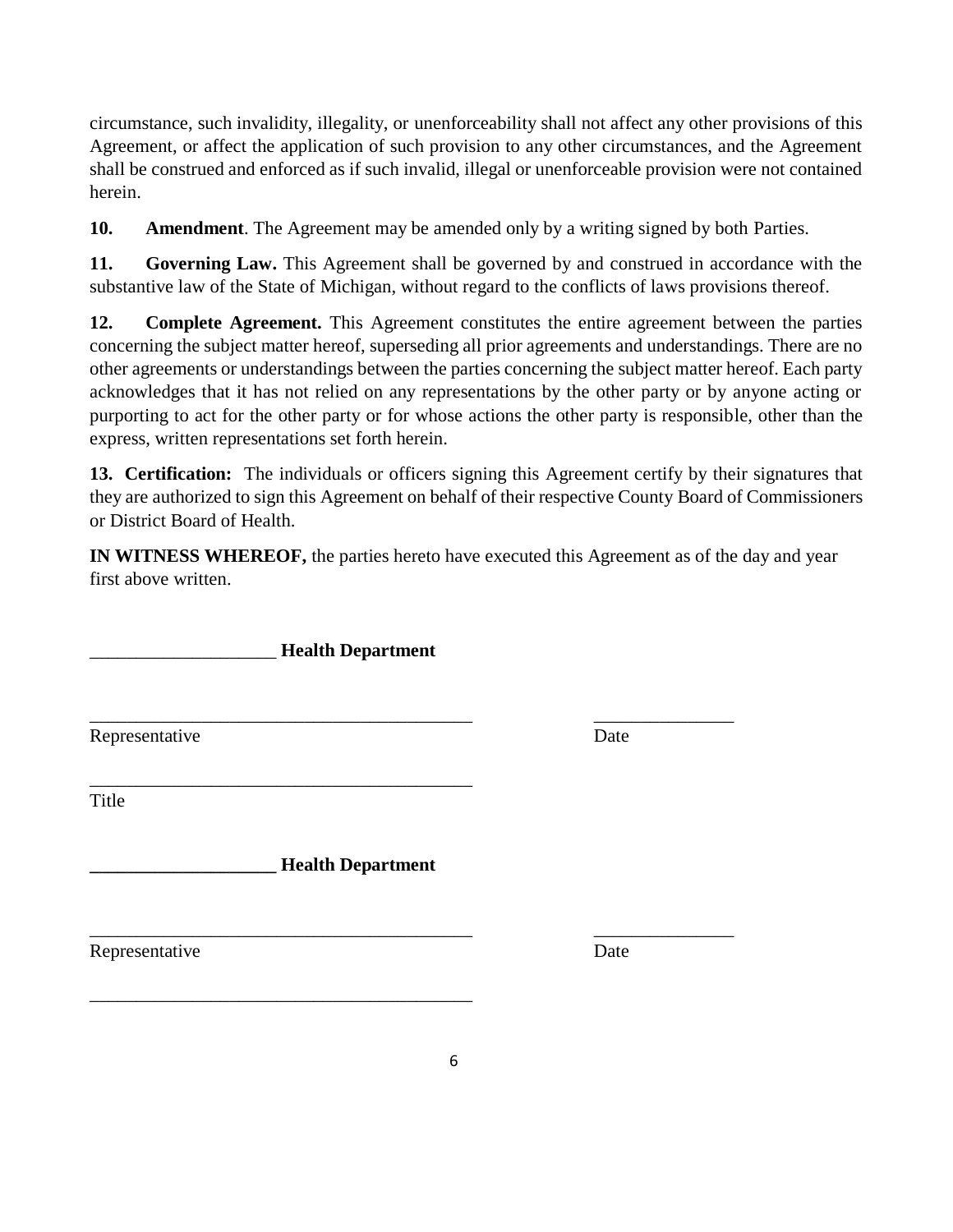This template Memorandum of Understanding (MOU) is a resource prepared by the Michigan Association for Local Public Health (MALPH) in consultation with the Network for Public Health Law [might add or substitute Cohl, Stoker, & Toskey]. The template may be useful to local health departments to formalize an arrangement for back-up medical coverage. This template is not intended to provide legal advice or representation. Local health departments should work with their legal counsel to develop an MOU to meet their specific needs.

#### **Memorandum of Understanding (MOU) AGREEMENT Template**

#### **Local Public Health Department – Medical Director Extended Term Back-up Coverage Services**

**Between** and

**THIS AGREEMENT**, made and entered into this \_\_\_ day of \_\_\_\_\_\_\_\_\_\_\_\_, 2016, by and between LPHD and LPHD (collectively, the "LPHDs") is entered into pursuant to provisions of the Public Health Code, MCL 333.2435(c) and the Intergovernmental Contracts Act, MCL 124.1 *et seq.* to formalize an agreement for the provision of extended-term back-up medical director services meeting the requirements of MI. Adm. Code. R. 323.13001, et seq. Each LPHD agrees to provide extended term back-up medical director services to the other LPHD when it is contemplated the other LPHD's medical director position will be vacant for an extended period of \_\_\_ or more working days caused by circumstance including, but not limited to, the death, incapacity, long-term leave by, retirement, or departure, of a medical director ("Extended Vacancy"). This will assure consistent medical director access to address public health medical situations that arise in an Extended Vacancy of the established medical director. Pursuant to Sections 2419 and 2435(c) of the Public Health Code [MCL 333.2419 and MCL 333.2435(c)], the LPHD's agree that each shall provide the other LPHDs with backup medical director services during an Extended Vacancy, subject to the approval of the Michigan Department of Health and Human Services (hereinafter referred to as the "MDHHS") of this Agreement, if necessary, pursuant to MCL 333.2419.

**1.** Purpose and Scope of Work. This Agreement is entered to provide for conditional back-up medical director coverage and services in the event of the Extended Vacancy of one of the LPHD's medical directors. For a period not to exceed \_\_\_ months, the LPHD providing temporary backup medical director services (the "LPHD Providing Services") shall authorize and direct its medical director to provide up to \_\_\_\_ hours of medical director services per week to the other LPHD (the "LPHD Requiring Services") due to the Extended Vacancy of the LPHD Requiring Services' medical director. When acting in the capacity of medical director for the LPHD Requiring Services the medical director shall perform the following functions/duties: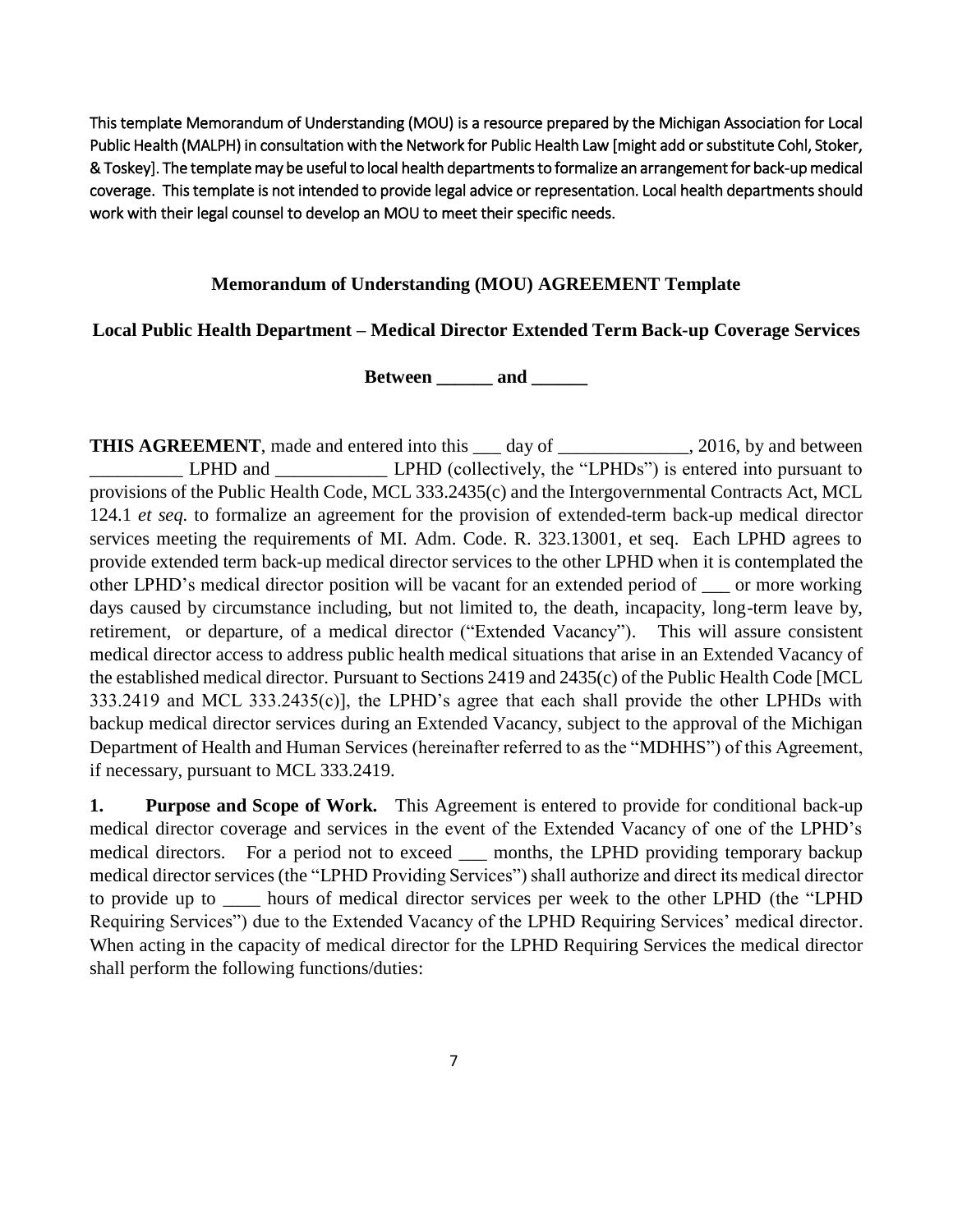- a Act as the medical director of LPHD Requiring Services during the term of the Extended Vacancy, or the duration of this Agreement, whichever period is the lesser. This will include, but is not limited to, the provision of medical director's NPI number and/or submission of necessary documentation for the medical director to temporarily become a credentialed provider for the LPHD Requiring Services in the Council for Affordable Quality Healthcare ("CAQH"); and,
- b. Take such actions and make determinations necessary or appropriate for a Medical Director to carry out the LPHD Requiring Services required or delegated functions under the Michigan Public Health Code (Act 368 of 1978) and to protect public health and prevent diseases.

#### C. LPHD Providing Services Responsibilities:

1. The LPHD Providing Services shall be responsible for the medical director's continued coverage under any worker's compensation insurance or unemployment compensation insurance plans. Each LPHD represents and warrants that it is covered by a worker's compensation insurance policy procured and paid for by it which extends to coverage of its respective medical director. The LPHD Providing Services shall notify the LPHD Requiring Services immediately if the status of said coverage changes.

#### **D.** LPHD Requiring Services Responsibilities:

- 1. If temporary backup medical director services are required due to a current or contemplated Extended Vacancy, the medical director or health officer of the LPHD Requiring Services shall notify the health officer or medical director of the LPHD Providing Services as to the need for, expected duration, and expected scope of such backup services. The LPHD Requiring Services' staff shall cooperate fully with the LPHD Providing Services' medical director and staff regarding all aspects of providing substitute/backup services, including planning, scheduling services necessary to be performed and the performance of staff duties and functions.
- 2. LPHD Requiring Services shall provide the medical director with all necessary materials, supplies, facilities and supporting personnel for the performance of the services for LPHD Requiring Services required under this Agreement.
- C. Parties Mutual Responsibilities: It shall be the responsibility of both parties to:
	- 1. Work cooperatively to ensure appropriate, efficient communication in support of the intent of this Agreement.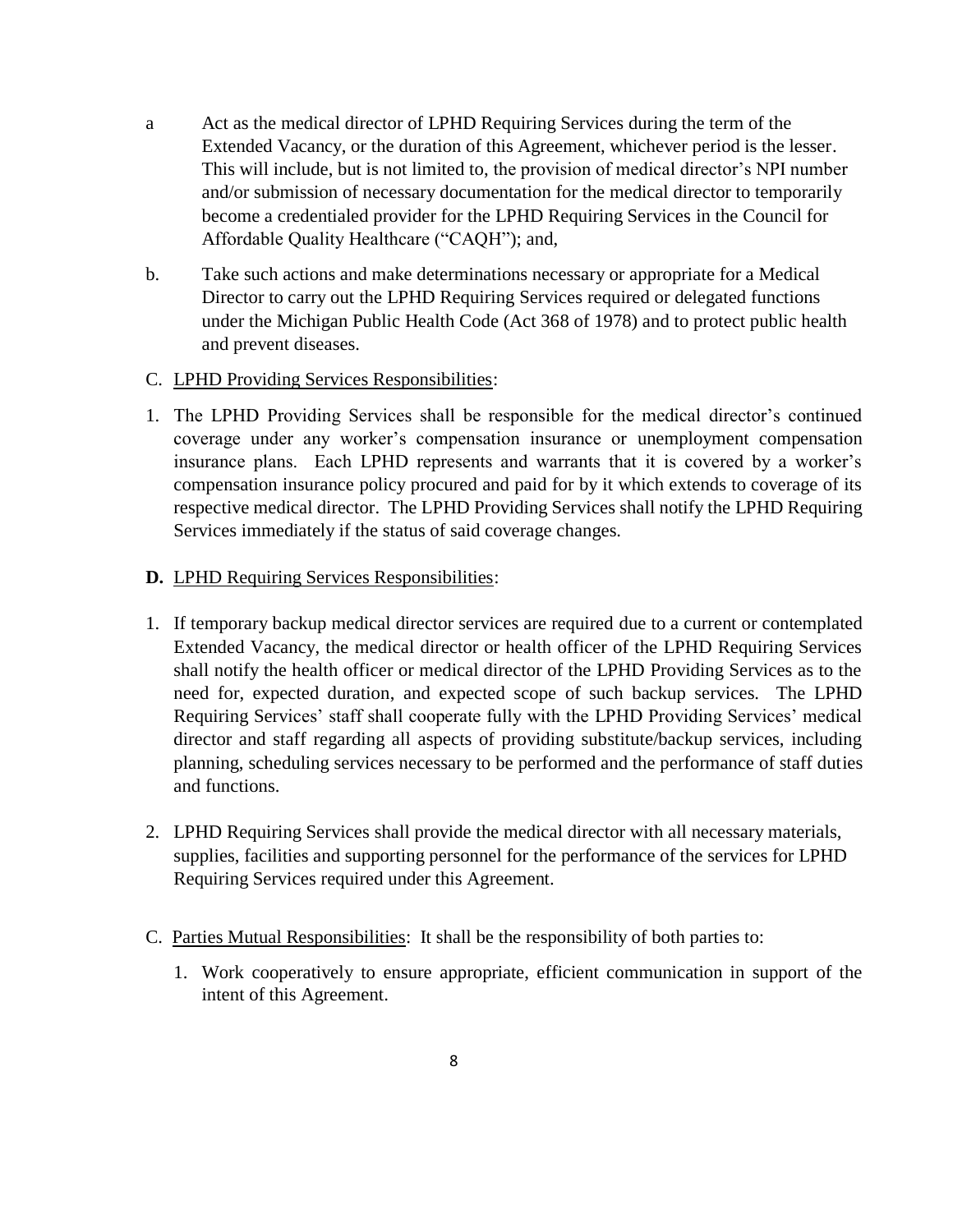2. LPHD Requiring Services agrees to be responsible for any act or omission of the medical director incurred in or arising out of the medical director's performance on behalf of the LPHD Requiring Services. The LPHD Providing Services agrees to remain responsible for any act or omission of the medical director incurred in or arising out of the medical director's performance on behalf of the LPHD Providing Services. Nothing contained herein shall be expressly or impliedly interpreted to trigger liability for LPHD Requiring Services or LPHD Providing Services for the other party's actions. Nothing in this Agreement shall be construed as a waiver by either the LPHD or the medical director of any governmental immunity they may have as provided by statute or court decisions.

Each LPHD shall maintain suitable comprehensive liability (including malpractice) coverages for their respective exposures. LPHD Requiring Services shall maintain liability (including malpractice) insurance covering the substitute medical director when acting in the capacity of LPHD Requiring Services' medical director. LPHD Providing Services shall maintain liability insurance (including malpractice) covering health department, including the medical director, when acting for the LPHD Providing Services. LPHD Requiring Services shall add LPHD Providing Services as an Additional Insured on LPHD Requiring Services' liability (including malpractice) insurance to the extent the liability incurred arises out of a medical director acting in the substitute capacity for LPHD Requiring Services. Nothing contained herein shall be construed to require either LPHD to purchase, maintain or provide such liability or malpractice coverage for the benefit of the other. However, it will be the responsibility of the LPHD Requiring Services to notify its carrier and provide such coverages prior to the medical director's provision of substitute services.

If a medical director providing services to a LPHD Requiring Services under this Agreement individually or separately insures for malpractice coverage, it will be the responsibility of the medical director to assure such malpractice coverage extends to services provided to a LPHD Requiring Services.

**2. Term.** The term of this Agreement shall commence on \_\_\_\_\_\_ and shall expire on \_\_\_\_\_\_\_\_\_\_\_\_\_\_\_ unless earlier terminated. On or before \_\_\_\_\_\_\_ the parties shall review this relationship and jointly agree on whether the Agreement will be extended and on what terms beyond\_\_\_\_\_\_\_\_\_\_\_\_\_. Notwithstanding any provision regarding term, either LPHD may terminate its participation in this Agreement at any time with 60 days written notice to the other LPHD. Nothing herein shall require either LPHD to act as an LPHD Providing Services if, in the sole direction of the LPHD, acting as a LPHD Providing Service would have a detrimental impact on the LPHD's ability to function as required by law, policy or regulation.

**3. Compensation.** LPHD Requiring Services shall reimburse LPHD Providing Services up to \_\_\_\_\_ (\_\_\_\_) hours per week for medical director services LPHD Requiring Services receives at the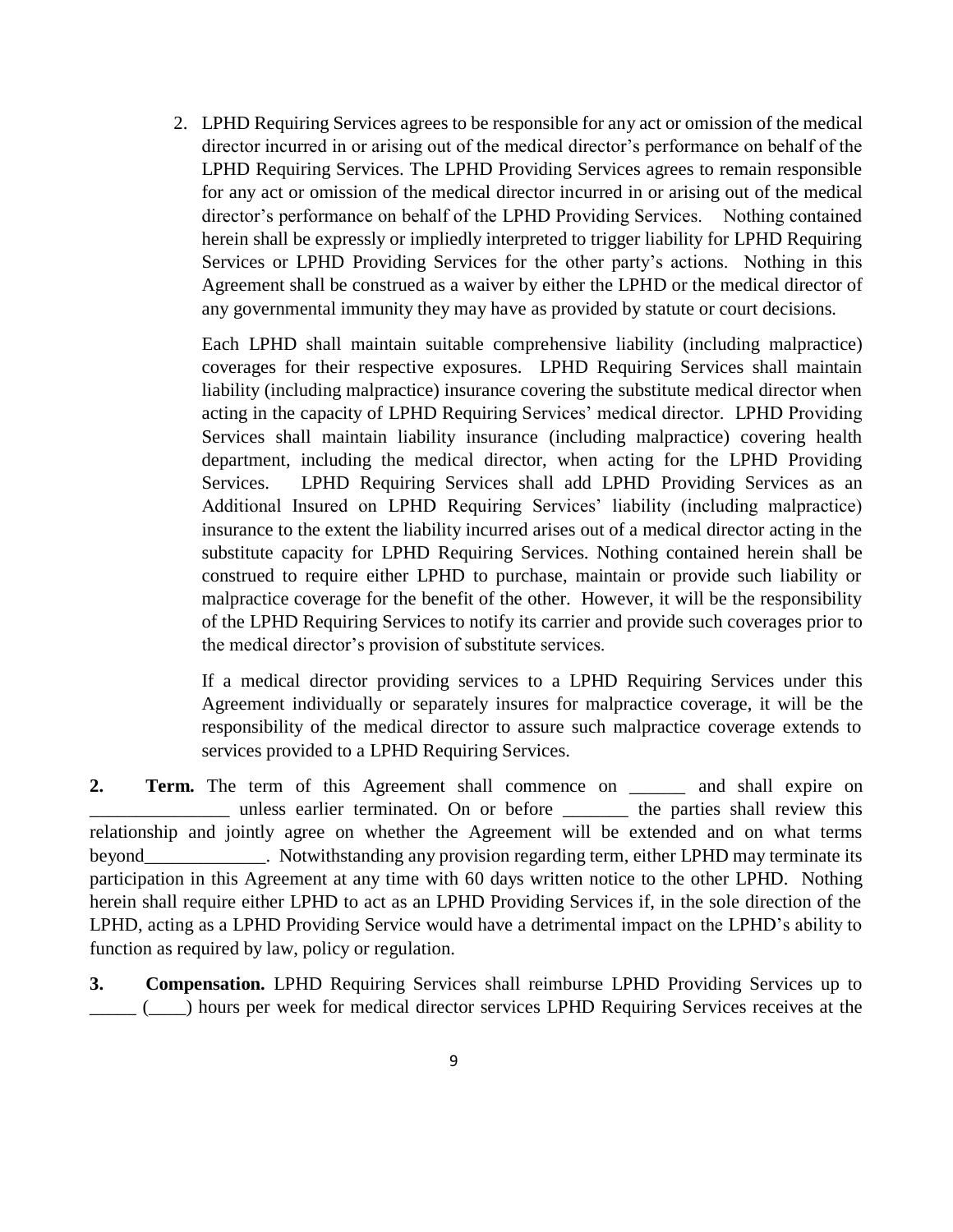hourly rate of \$\_\_\_\_\_\_\_\_ per hour. For the purposes of this Agreement LPHD Providing Services' medical director's personnel costs shall include salary, fringe benefit costs, payments toward any and all retirement programs, and any other costs paid to or on behalf of the LPHD Providing Services' medical director.

LPHD Providing Services shall quarterly invoice LPHD Requiring Services for LPHD Requiring Services' portion of the medical director's personnel costs. Each invoice, in addition to a statement of the total sum due, shall contain such cost break downs, details and information as LPHD Requiring Services and LPHD Providing Services may mutually agree upon. Upon LPHD Requiring Services' request LPHD Providing Services shall provide LPHD Requiring Services with such supportive documentation relating to the costs being invoiced as LPHD Requiring Services may reasonably require. All invoices complying with this Agreement shall be paid in full within thirty (30) days of LPHD Requiring Services' receipt of the invoice.

In addition to the personnel costs to be reimbursed to LPHD Providing Services, LPHD Requiring Services shall reimburse the LPHD Providing Services' medical director for miles he/she travels to and from LPHD Providing Services facilities as well as miles he/she travels in the performance of his/her duties under this Agreement. The mileage reimbursement rate shall be the same as LPHD Requiring Services pays LPHD Requiring Services medical director for miles he/she travels.

**4. Patient Records.** Each LPHD shall have sole and exclusive right to the retention of all records pertaining to its patients and services rendered pursuant to this Agreement. The assigned medical director shall have the right to access any LPHD Requiring Services records including patient records required for the performance of services to be provided pursuant to this Agreement. In receiving such access, the medical director shall comply with all applicable requirements of the Health Insurance Portability and Accountability Act of 1996 (HIPAA), Public Law 104-191, as amended, and its rules and regulations promulgated pursuant thereto, 45 CFR Parts 160 and 164, as amended. Access shall be limited to the minimum necessary to provide the applicable services. Breach of this section shall be a material breach of this Agreement.

**5.** Status of Medical Director. It is expressly understood and agreed that the employees, servants and agents of either of the LPHDs to this Agreement shall not be deemed to be and shall not hold themselves out as the employees, servants or agents of the other party. Each of the LPHDs to this Agreement shall be responsible for withholding and payment of all income and social security taxes to the proper Federal, State and local governments for their employees, including the medical director. The medical director and employees of each of the LPHDs shall not be entitled to any fringe benefits otherwise provided by the other party to its employees or medical director, such as, but not limited to, health and accident insurance, life insurance, paid vacation leave, paid sick leave, pension and longevity. Each of the parties shall carry workers' compensation insurance and unemployment compensation coverage for its employees, as required by law.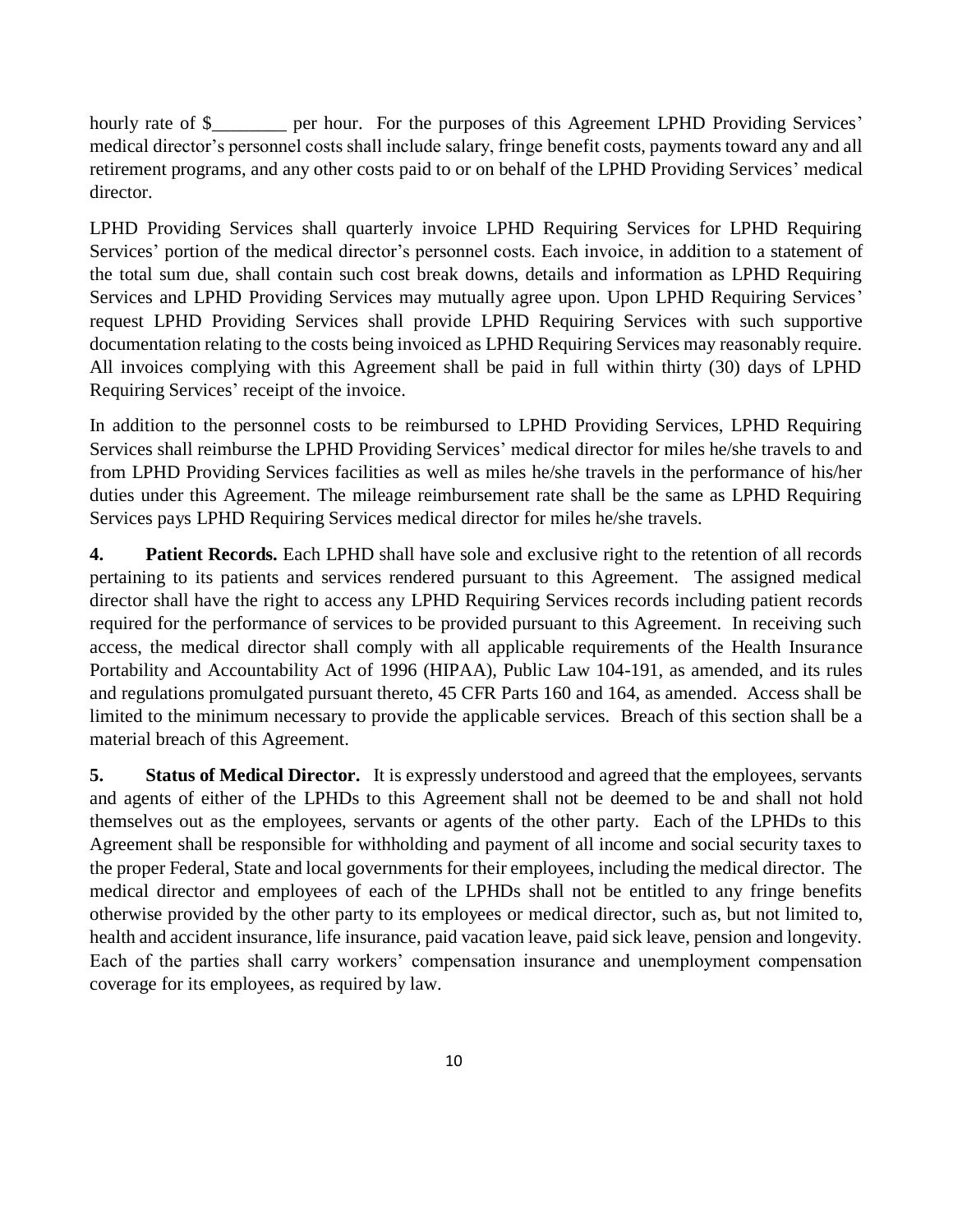**6. No Third Party Benefit.** The provisions of this Agreement are for the benefit of the LPHDs, and not for the benefit of any other person or entity, including each LPHD's medical director.

**7. Assignment.** Neither party shall assign or transfer any of its rights or interests in or to this Agreement, nor delegate any of its obligations hereunder, without the prior written consent of the other.

**8. Nondiscrimination**. Each LPHD as required by law, shall not discriminate against a person to be served or an employee or applicant for employment with respect to hire, tenure, terms, conditions, or privileges of employment, or any matter directly or indirectly related to employment because of race, color, religion, national origin, age, sex, disability that is unrelated to the individuals ability to perform the duties of a particular job or position, height, weight, marital status, political affiliation or beliefs, or any other legally protected status under Elliott-Larsen Civil Rights Act, 1976 PA 453 amended; the Persons with Disabilities Civil Rights Act, 1976 PA 220 as amended; Section 504 of the Federal Rehabilitation Act of 1973 as amended, P.L. 93-112, 87 Stat 355 as amended, the Americans with Disabilities Act of 1990, P.L. 101-336, 104 Stat 327 (42 USCA §12101 et seq.), as amended, and regulations promulgated thereunder. Breach of this covenant may be regarded as a material breach of the Agreement.

**9. Severability**. If any provision of this Agreement is held by a court of competent jurisdiction to be invalid, illegal or unenforceable, or if any such term is so held when applied to any particular circumstance, such invalidity, illegality, or unenforceability shall not affect any other provisions of this Agreement, or affect the application of such provision to any other circumstances, and the Agreement shall be construed and enforced as if such invalid, illegal or unenforceable provision were not contained herein.

**10. Amendment**. The Agreement may be amended only by a writing signed by both Parties.

**11. Governing Law.** This Agreement shall be governed by and construed in accordance with the substantive law of the State of Michigan, without regard to the conflicts of laws provisions thereof.

**12. Complete Agreement.** This Agreement constitutes the entire agreement between the parties concerning the subject matter hereof, superseding all prior agreements and understandings. There are no other agreements or understandings between the parties concerning the subject matter hereof. Each party acknowledges that it has not relied on any representations by the other party or by anyone acting or purporting to act for the other party or for whose actions the other party is responsible, other than the express, written representations set forth herein.

**13. Certification:** The individuals or officers signing this Agreement certify by their signatures that they are authorized to sign this Agreement on behalf of their respective County Board of Commissioners or District Board of Health.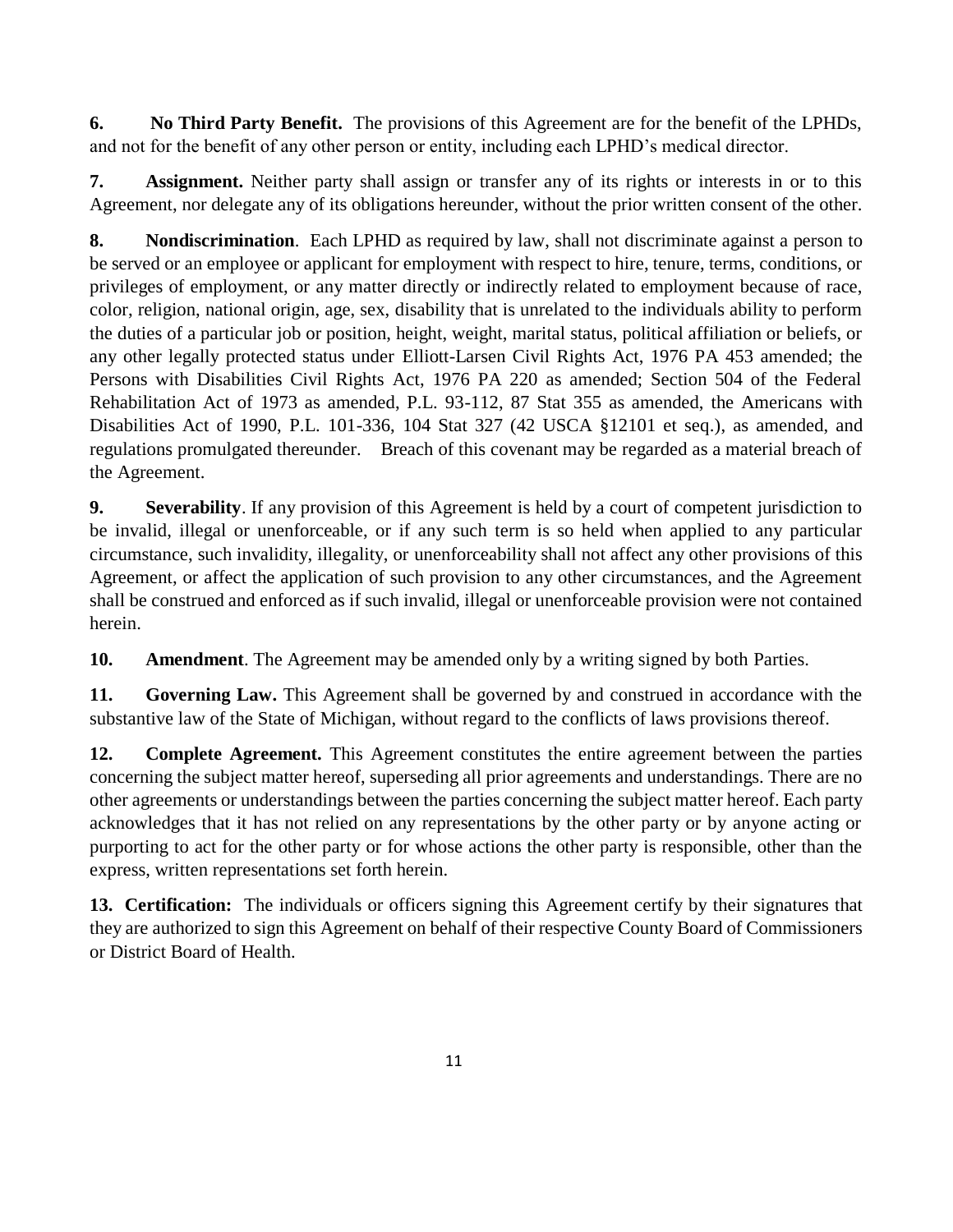**IN WITNESS WHEREOF,** the parties hereto have executed this Agreement as of the day and year first above written.

|                | <b>Health Department</b> |      |
|----------------|--------------------------|------|
| Representative |                          | Date |
|                |                          |      |
| Title          |                          |      |
|                | <b>Health Department</b> |      |
| Representative |                          | Date |
| Title          |                          |      |

N:\Client\Mid-Mich DHD\Agreements\MOA Medical director - long term.docx

12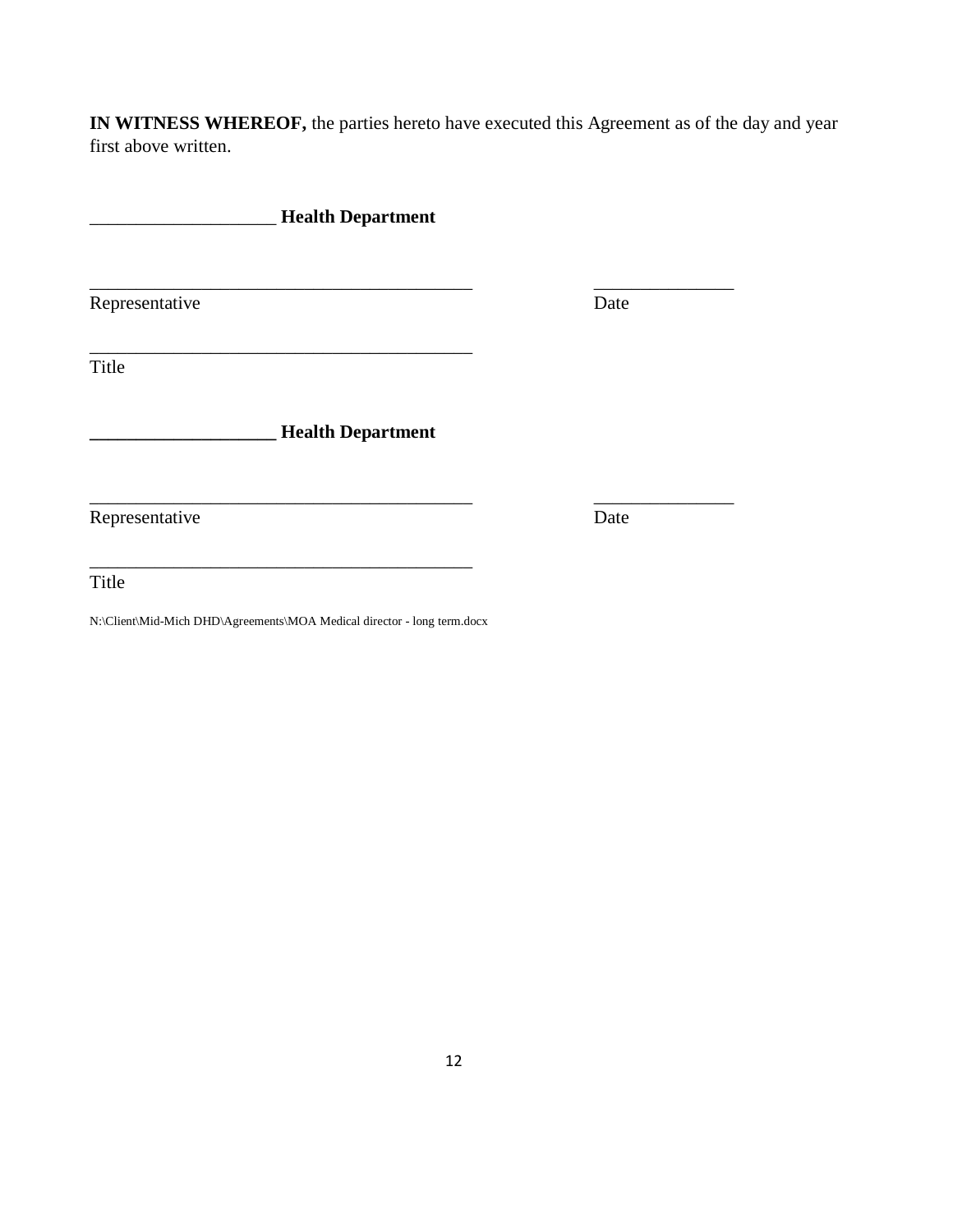This template Memorandum of Understanding (MOU) is a resource prepared by the Michigan Association for Local Public Health (MALPH) in consultation with the Network for Public Health. The template may be useful to local health departments to formalize an arrangement for back-up medical coverage. This template is not intended to provide legal advice or representation. Local health departments should work with their legal counsel to develop an MOU to meet their specific needs.

## **Memorandum of Understanding (MOU) AGREEMENT Template**

# **Local Public Health Department –Contractor Medical Director Back-up Coverage Services**

**Between \_\_\_\_\_\_ and \_\_\_\_\_\_**

**THIS AGREEMENT** made and entered into this \_\_\_ day of \_\_\_\_\_\_\_\_\_\_\_\_, 2016, by and between \_\_\_\_\_\_\_\_\_\_ LPHD ("LPHD") and \_\_\_\_\_\_\_\_\_\_\_\_, M.D. ("Contractor") is entered into to formalize an agreement for the provision of short-term and/or extended term back-up medical director services meeting the requirements of MI. Adm. Code. R. 323.13001, et seq.

**WHEREAS,** LPHD is a Michigan local public health department which employs or contracts with a licensed physician approved by the Michigan Department of Public Health who acts as the medical director for LPHD;

**WHEREAS**, Contractor is a licensed physician in the State of Michigan who currently contracts another local public health department to act as its medical director, and Contractor is currently qualified to perform services of medical director;

**WHEREAS,** the purpose of this Agreement is to assure consistent medical director access to address public health medical situations that arise due to the short-term absences or extended vacancy of the LPHD's established medical director; and,

**WHEREAS,** this Agreement is subject to the approval of the Michigan Department of Health and Human Services (hereinafter referred to as the "MDHHS") of this Agreement, if necessary, pursuant to MCL 333.2419.

**NOW THEREFORE**, for and in consideration of the mutual covenants hereinafter contained, IT IS AGREED as follows:

#### **1. Purpose and Scope of Work.**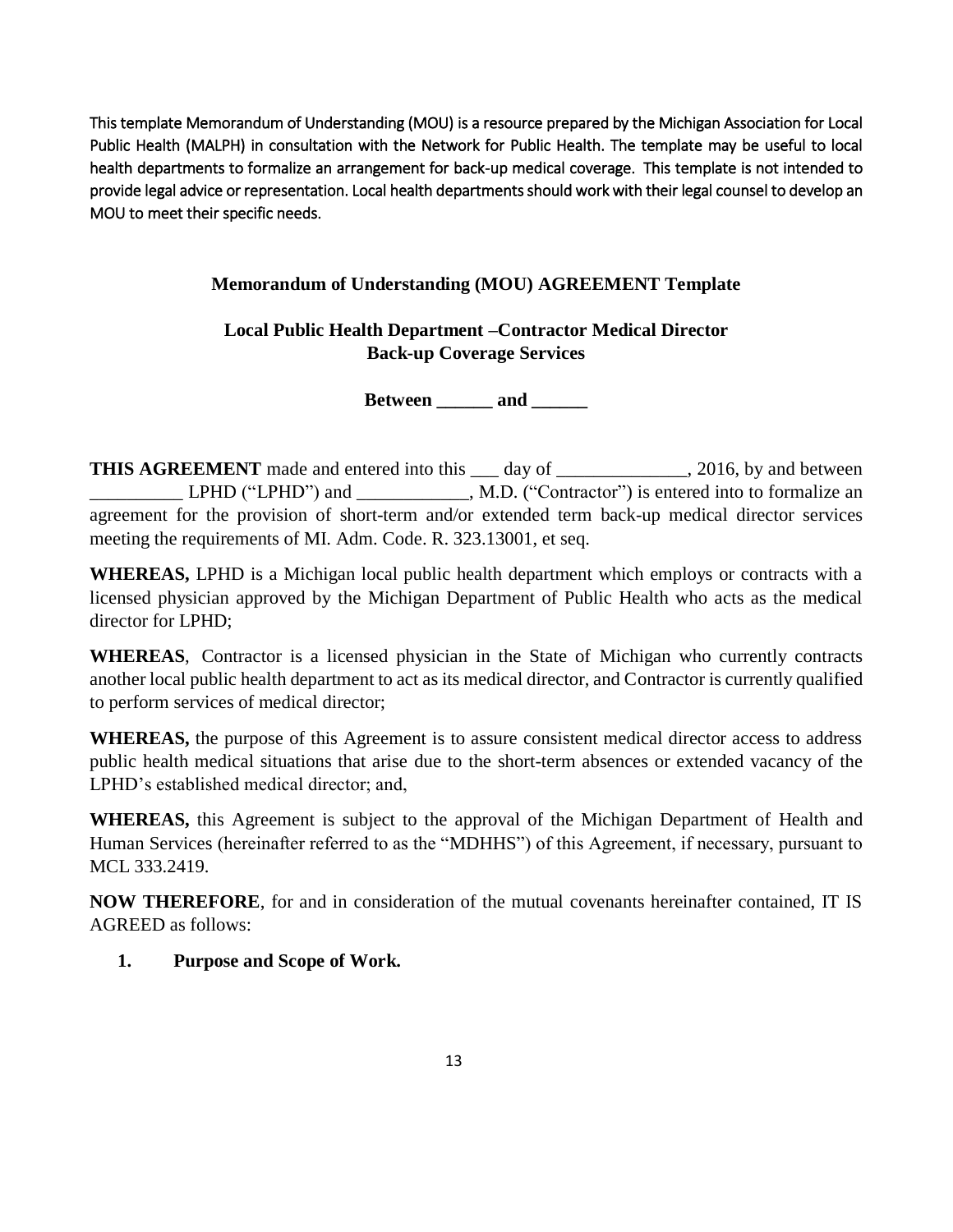- a. Contractor will provide to LBHD such temporary back-up medical director coverage services as are necessary and proper under the circumstances. This will include, but is not limited to, such services and/or determinations as are necessary or appropriate to carry out the medical director functions of the LPHD during the absence of the LPHD's medical director. Contractor agrees to provide short-term term back-up medical director services to and on behalf of the LPHD when and if the LPHD's medical director is on vacation or sick leave, or is otherwise unavailable due to short term absences not expected to exceed working days ("Short Term Absences"); and/or to provide extended terms services when and if the LPHD's medical director position is or will be vacant for an extended period of \_\_\_ or more working days caused by circumstance including, but not limited to, the death, incapacity, long-term leave by, retirement, or departure, of a medical director ("Extended Vacancy"). It is expressly understood and agreed that the Contractor shall be expected to utilize his/her professional judgment in the performance of the services to be provided under this Agreement consistent with the LPHD's policies, the laws, and the standards of his/her profession.
- b. LPHD will make available to Contractor reciprocal services of LPHD's medical director to provide coverage of Contractor's Short Term Absences of medical director services provided by the Contractor to \_\_\_\_\_\_\_\_\_\_\_\_\_\_\_\_\_\_\_\_ Health Department. Contractor and LPHD's medical director shall seek, in advance to agree to nature of and structure of providing the temporary services necessary to provide coverage for Short Term Absences. However, absent such other agreement, the decision of each respective medical director shall be final in determining nature and structure, including the necessity for on-site services. It is contemplated that in the event of Short Term Absences, medical director services will primarily be provided via telephone with limited or no on-site services provided. It will be the day-to-day responsibility of the Contractor or medical director for the LPHD to coordinate coverage, with the Administration of each LPHD and other appropriate individuals.
- c. Where coverage is for an Extended Vacancy, the Parties agree that the Contractor will undertake to support the billing functions of the LPHD as the medical director of LPHD. This will include, but is not limited to, the provision of Contractor's NPI number and/or submission of necessary documentation for the Contractor to temporarily become a credentialed provider for the LPHD Requiring Services in the Council for Affordable Quality Healthcare ("CAQH").
- **2. Term.** The term of this Agreement shall commence on \_\_\_\_\_\_ and shall expire on \_\_\_\_\_\_\_\_\_\_\_\_\_\_\_ unless earlier terminated. On or before \_\_\_\_\_\_\_ the parties shall review this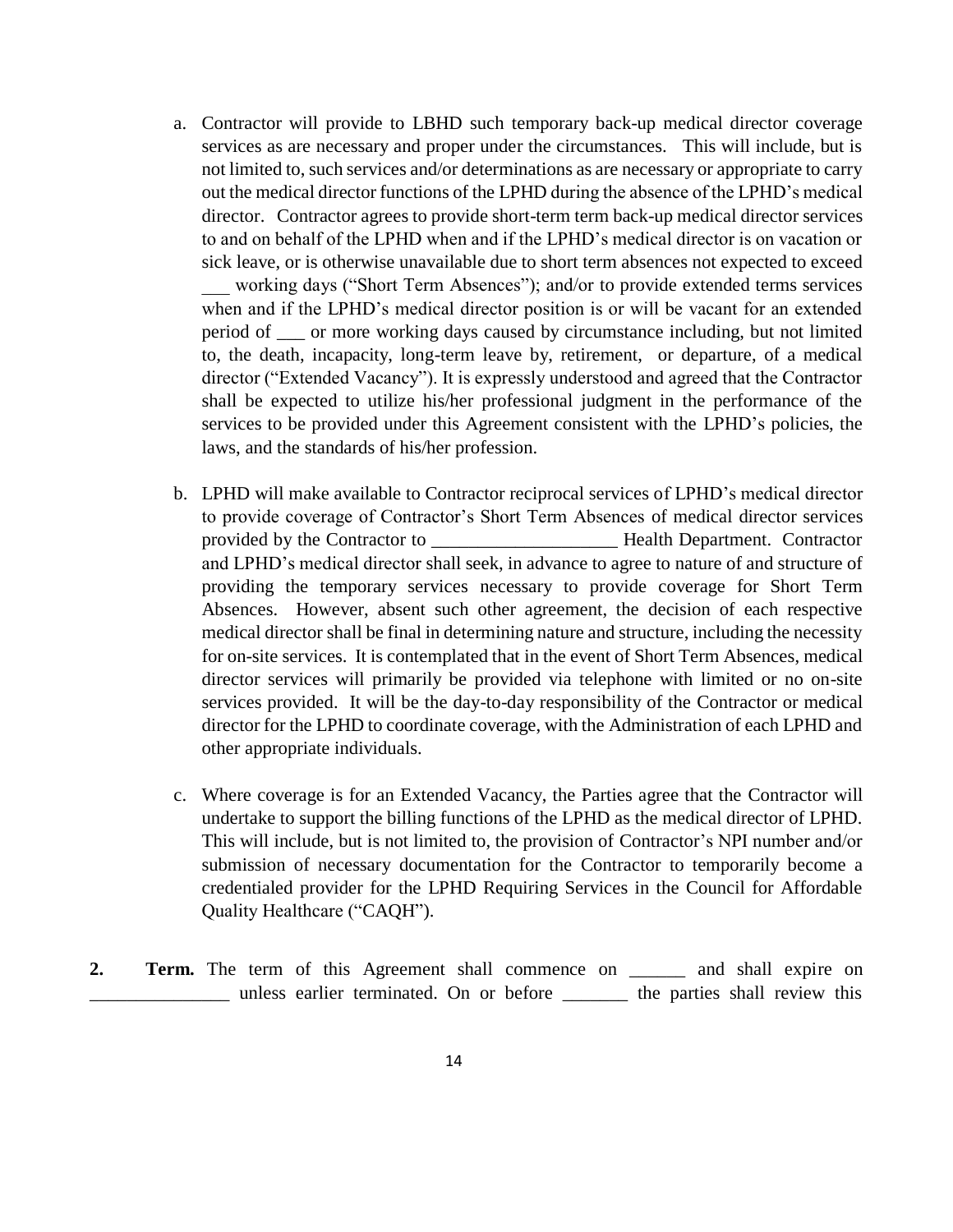relationship and jointly agree on whether the Agreement will be extended and on what terms beyond\_\_\_\_\_\_\_\_\_\_\_\_\_. Notwithstanding any provision regarding term, either LPHD or Contractor may terminate its participation in this Agreement at any time with 60 days written notice to the other.

## **3. Compensation.**

a. Short-Term Absences- LPHD and Contractor agree that each contemplates general long term reciprocity and balance in the respective provision of short term back-up medical director services. As such, for back-up medical director services of less than or equal to (consecutive/cumulative) (option 1: calendar; option 2: working) days the neither LPHD nor Contractor will not seek, nor be entitled to, reimbursement of any kind for such services.

b. Extended Vacancy -- LPHD shall compensate Contractor up to  $($ week for medical director services LPHD receives by Contractor cue to an Extended Vacancy at the gross hourly rate of \$\_\_\_\_\_\_\_\_ per hour. On a monthly basis, Contractor shall invoice LPHD for the hours of medical director services performed on behalf of LPHD. Upon request, Contractor will provide LPHD with such supportive documentation relating to the hours and services being invoiced as LPHD may reasonably require. All invoices complying with this Agreement shall be paid in full within thirty (30) days of LPHD's receipt of the invoice.

In addition to the personnel costs to be reimbursed to LPHD Providing Services, LPHD Requiring Services shall reimburse the LPHD Providing Services' medical director for miles he/she travels to and from LPHD Providing Services facilities as well as miles he/she travels in the performance of his/her duties under this Agreement. The mileage reimbursement rate shall be the same as LPHD Requiring Services pays LPHD Requiring Services medical director for miles he/she travels.

**4. Records and Patient Records.** LPHD shall have sole and exclusive right to the retention of all records pertaining to its patients and services rendered pursuant to this Agreement. The assigned medical director shall have the right to access any LPHD records including patient records required for the performance of services to be provided pursuant to this Agreement. In receiving such access, the Contractor shall comply with all applicable requirements of the Health Insurance Portability and Accountability Act of 1996 (HIPAA), Public Law 104-191, as amended, and its rules and regulations promulgated pursuant thereto, 45 CFR Parts 160 and 164, as amended. Access shall be limited to the minimum necessary to provide the applicable services. Breach of this section shall be a material breach of this Agreement.

The LPHD shall have sole and exclusive right to the retention of all records pertaining to patients and the services rendered by Contractor pursuant to this Agreement.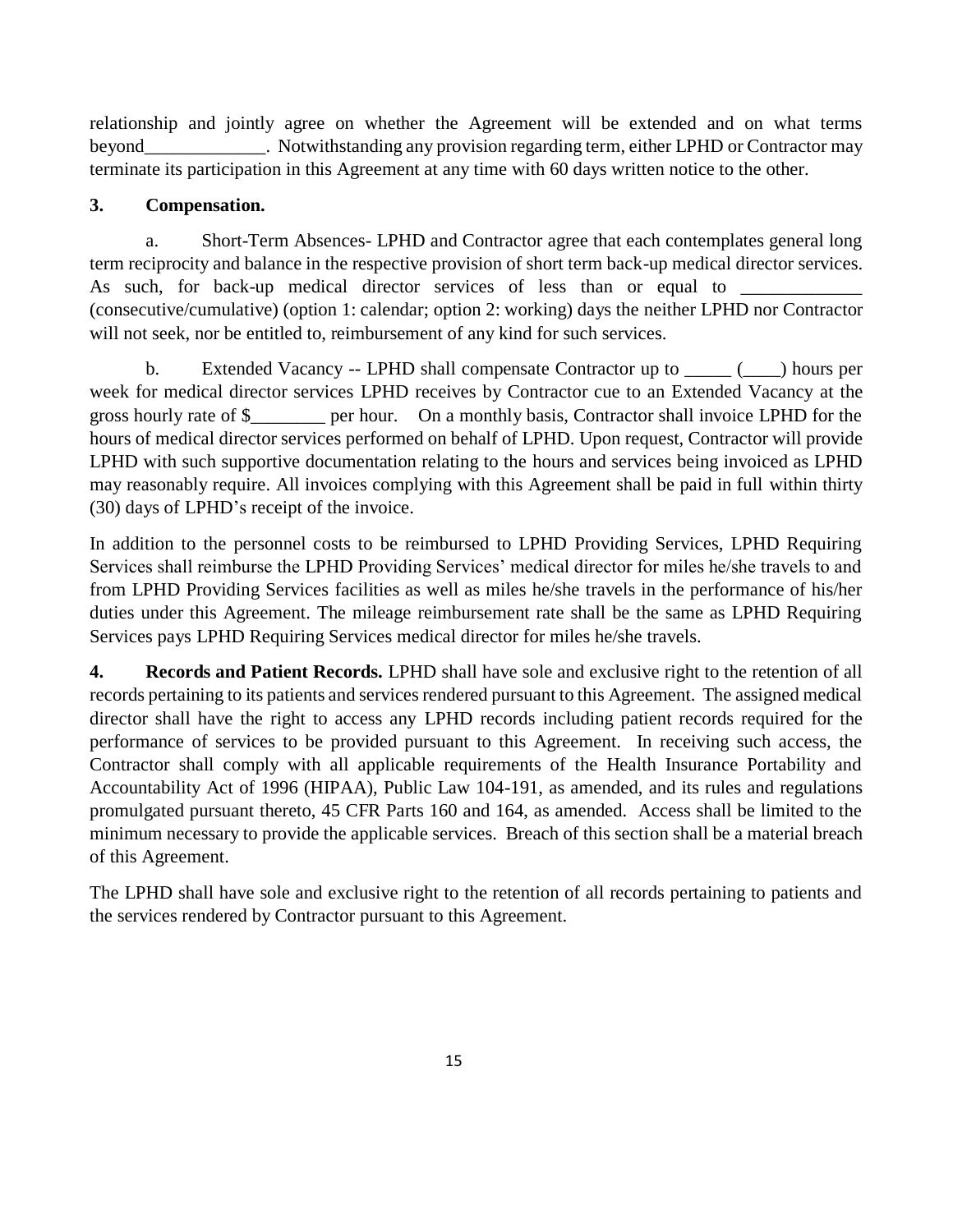**5.** Independent Contractor. It is expressly understood and agreed that the Contractor is an independent private practitioner who has other clients both corporate and individual. The employees, servants and agents of the Contractor shall in no way be deemed to be and shall not hold themselves out as the employees, servants or agents of the County or LPHD. The Contractor's employees, servants or agents shall not be entitled to any fringe benefits of the County or LPHD such as, but not limited to, health and accident insurance, life insurance, paid vacation leave, paid sick leave, and longevity or retirement benefits. The Contractor shall be responsible for the withholding and payment of all applicable taxes, including but not limited to, income and Social Security taxes to the proper Federal, State and local governments. The Contractor shall carry workers compensation coverage for Contractor and/or its employees, as required by law.

#### **6. Professional Liability Insurance.**

a. Contractor shall provide Professional Liability Insurance Coverage (malpractice) necessary and appropriate for the professional activities being carried out pursuant to the terms of this Agreement for back-up medical coverage. The Contractor shall submit timely to the Health Officer a copy of the policy and terms of coverage. If the Contractor's Insurer charges an additional sum or surcharge for the services to be performed by the Contractor under this Agreement, LPHD may reimburse Contractor for such incremental additional costs.

b. The LPHD shall include the Contractor as an insured on its liability policy as to the administrative services rendered to the LPHD under this Contract.

c. Nothing contained herein shall be expressly or impliedly interpreted to trigger liability for Contractor or LPHD for the other party's actions. Nothing in this Agreement shall be construed as a waiver by either the LPHC or the Contractor of any governmental immunity they may have as provided by statute or court decisions.

**7. Subcontracting.** The Contractor may subcontract the duties and/or obligations under this Agreement only when approved by the LPHD Health Officer.

**8. Nondiscrimination**. Each LPHD as required by law, shall not discriminate against a person to be served or an employee or applicant for employment with respect to hire, tenure, terms, conditions, or privileges of employment, or any matter directly or indirectly related to employment because of race, color, religion, national origin, age, sex, disability that is unrelated to the individuals ability to perform the duties of a particular job or position, height, weight, marital status, political affiliation or beliefs, or any other legally protected status under Elliott-Larsen Civil Rights Act, 1976 PA 453 amended; the Persons with Disabilities Civil Rights Act, 1976 PA 220 as amended; Section 504 of the Federal Rehabilitation Act of 1973 as amended, P.L. 93-112, 87 Stat 355 as amended, the Americans with Disabilities Act of 1990, P.L. 101-336, 104 Stat 327 (42 USCA §12101 et seq.), as amended, and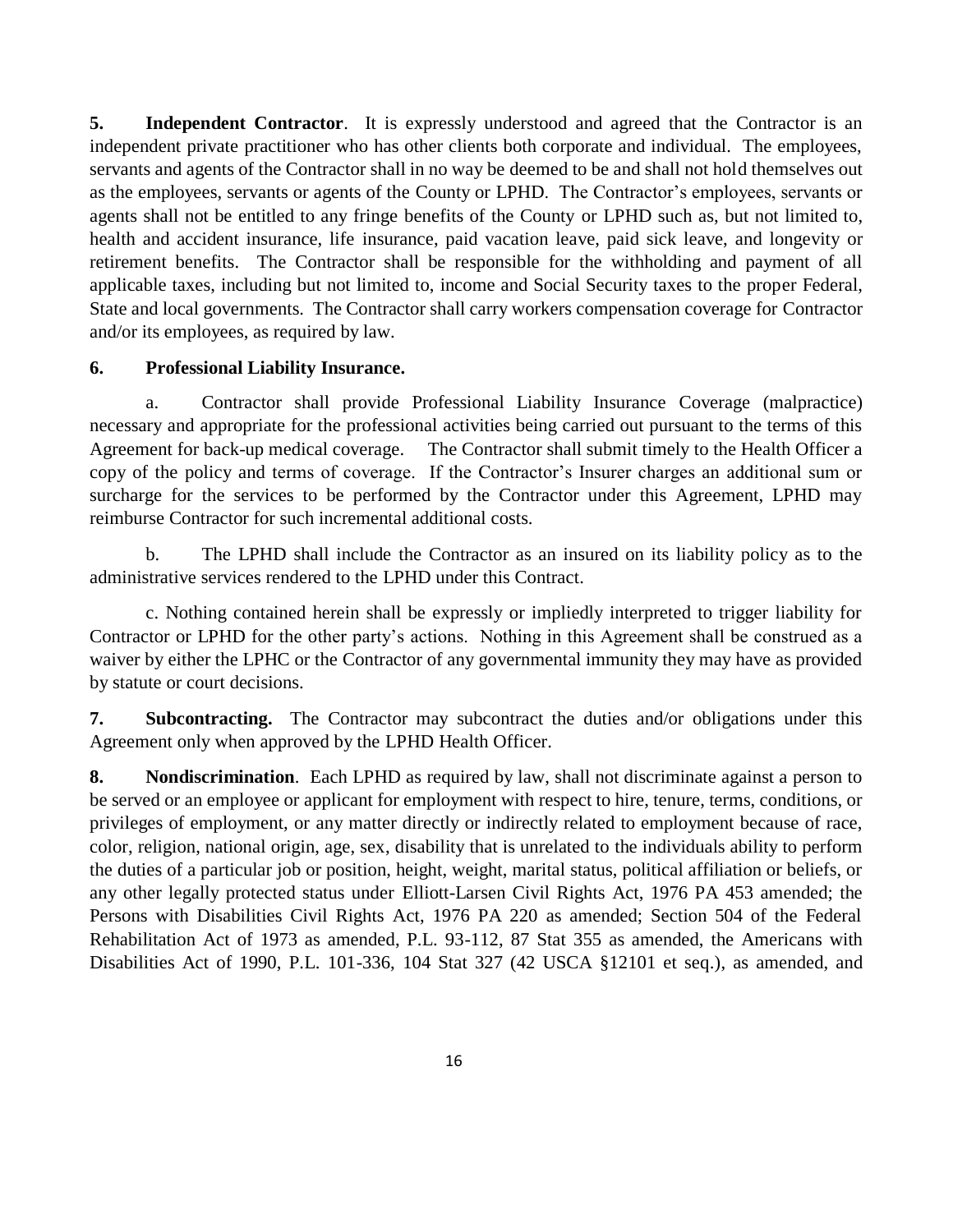regulations promulgated thereunder. Breach of this covenant may be regarded as a material breach of the Agreement.

**9. Severability**. If any provision of this Agreement is held by a court of competent jurisdiction to be invalid, illegal or unenforceable, or if any such term is so held when applied to any particular circumstance, such invalidity, illegality, or unenforceability shall not affect any other provisions of this Agreement, or affect the application of such provision to any other circumstances, and the Agreement shall be construed and enforced as if such invalid, illegal or unenforceable provision were not contained herein.

**10. Amendment**. The Agreement may be amended only by a writing signed by both Parties.

**11. Governing Law.** This Agreement shall be governed by and construed in accordance with the substantive law of the State of Michigan, without regard to the conflicts of laws provisions thereof.

**12. Complete Agreement.** This Agreement constitutes the entire agreement between the parties concerning the subject matter hereof, superseding all prior agreements and understandings. There are no other agreements or understandings between the parties concerning the subject matter hereof. Each party acknowledges that it has not relied on any representations by the other party or by anyone acting or purporting to act for the other party or for whose actions the other party is responsible, other than the express, written representations set forth herein.

**13. Certification**: The persons signing on behalf of the Contractor certify by said signatures that they are duly authorized to sign this Agreement on behalf of the Contractor and that this Agreement has been authorized by the Contractor.

**IN WITNESS WHEREOF,** the parties hereto have executed this Agreement as of the day and year first above written.

\_\_\_\_\_\_\_\_\_\_\_\_\_\_\_\_\_\_\_\_\_\_\_\_\_\_\_\_\_\_\_\_\_\_\_\_\_\_\_\_\_ \_\_\_\_\_\_\_\_\_\_\_\_\_\_\_

\_\_\_\_\_\_\_\_\_\_\_\_\_\_\_\_\_\_\_\_ **Health Department**

\_\_\_\_\_\_\_\_\_\_\_\_\_\_\_\_\_\_\_\_\_\_\_\_\_\_\_\_\_\_\_\_\_\_\_\_\_\_\_\_\_

Representative Date

**Title** 

**\_\_\_\_\_\_\_\_\_\_\_\_\_\_\_\_\_\_\_\_\_\_\_\_\_\_\_\_\_\_\_\_\_\_\_\_\_Contractor**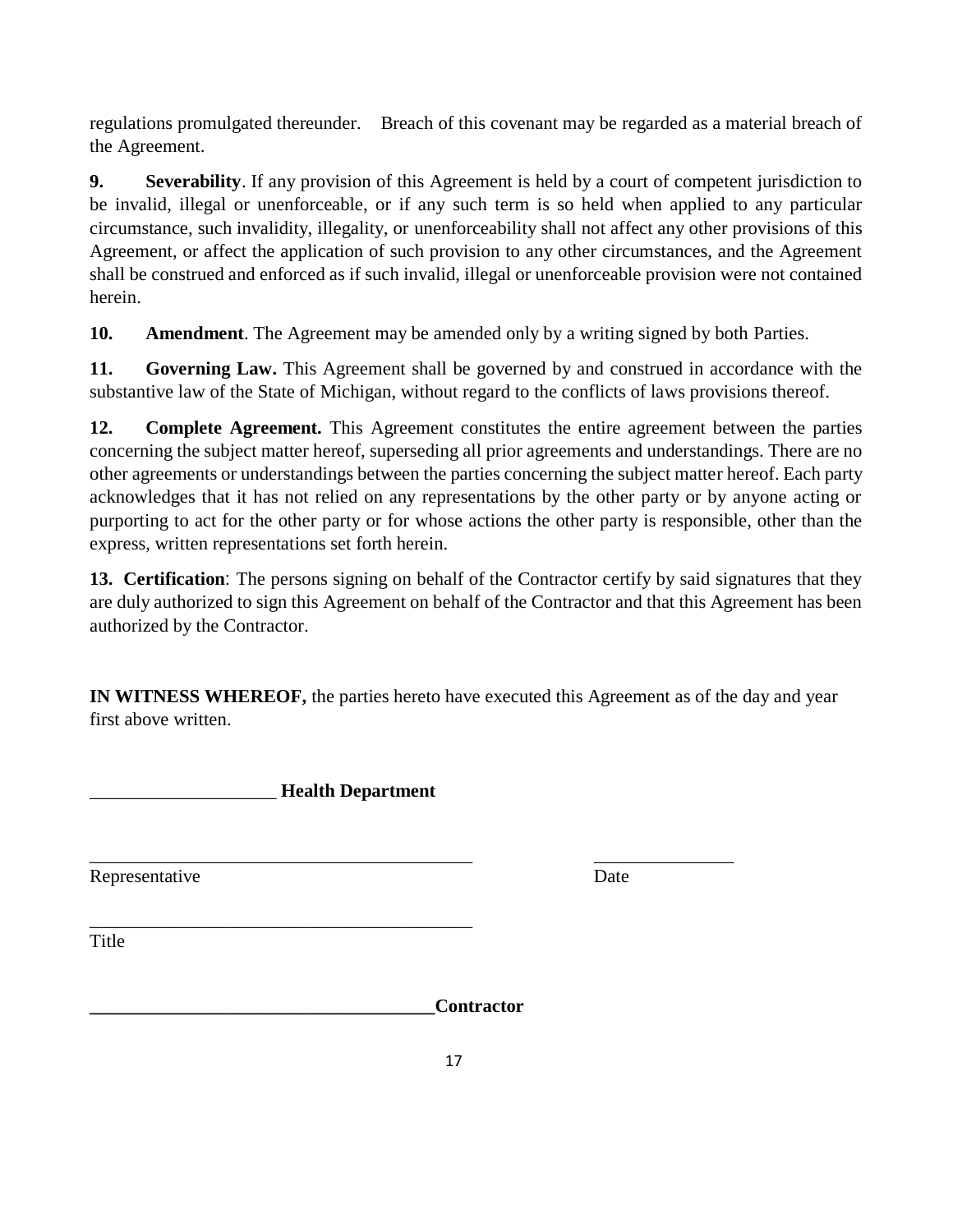Date

\_\_\_\_\_\_\_\_\_\_\_\_\_\_\_\_\_\_\_\_\_\_\_\_\_\_\_\_\_\_\_\_\_\_\_\_\_\_\_\_\_ \_\_\_\_\_\_\_\_\_\_\_\_\_\_\_

# Title

N:\Client\Mid-Mich DHD\Agreements\MOA Medical director - long term.docx

\_\_\_\_\_\_\_\_\_\_\_\_\_\_\_\_\_\_\_\_\_\_\_\_\_\_\_\_\_\_\_\_\_\_\_\_\_\_\_\_\_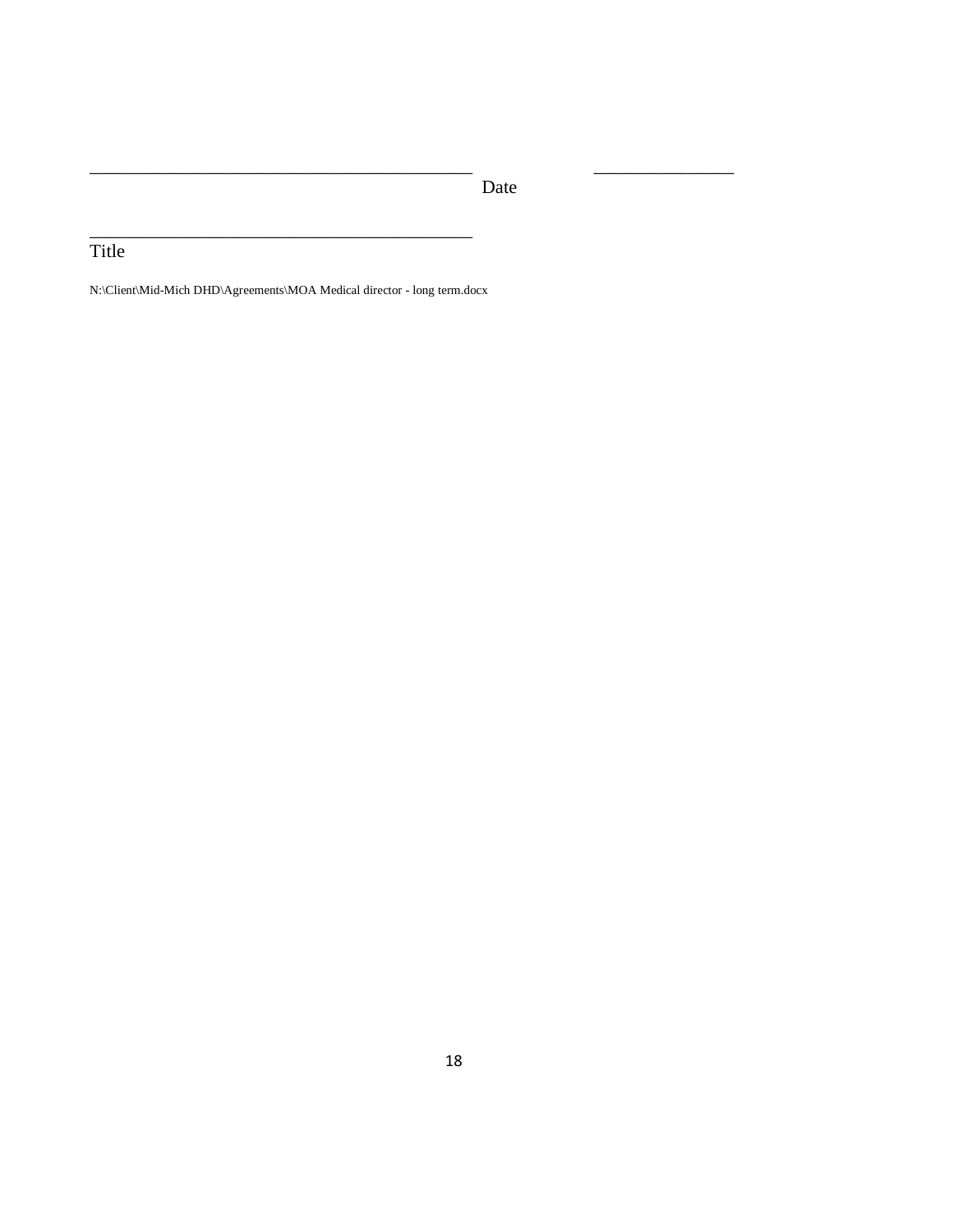This template Memorandum of Understanding (MOU) is a resource prepared by the Michigan Association for Local Public Health (MALPH) in consultation with the Network for Public Health. The template may be useful to local health departments to formalize an arrangement for back-up medical coverage. This template is not intended to provide legal advice or representation. Local health departments should work with their legal counsel to develop an MOU to meet their specific needs.

## **Memorandum of Understanding (MOU) AGREEMENT Template**

**Local Public Health Department –Contractor Medical Director Back-up Coverage Services** 

**Between \_\_\_\_\_\_ and \_\_\_\_\_\_**

**THIS AGREEMENT** made and entered into this \_\_\_ day of \_\_\_\_\_\_\_\_\_\_\_\_, 2016, by and between \_\_\_\_\_\_\_\_\_\_ LPHD ("LPHD") and \_\_\_\_\_\_\_\_\_\_\_\_, M.D. ("Contractor") is entered into to formalize an agreement for the provision of short-term and/or extended term back-up medical director services meeting the requirements of MI. Adm. Code. R. 323.13001, et seq.

**WHEREAS,** LPHD is a Michigan local public health department which employs or contracts with a licensed physician approved by the Michigan Department of Public Health who acts as the medical director for LPHD;

**WHEREAS**, Contractor is a licensed physician in the State of Michigan who currently contracts another local public health department to act as its medical director, and Contractor is currently qualified to perform services of medical director;

**WHEREAS,** the purpose of this Agreement is to assure consistent medical director access to address public health medical situations that arise due to the short-term absences or extended vacancy of the LPHD's established medical director; and,

**WHEREAS,** this Agreement is subject to the approval of the Michigan Department of Health and Human Services (hereinafter referred to as the "MDHHS") of this Agreement, if necessary, pursuant to MCL 333.2419.

**NOW THEREFORE**, for and in consideration of the mutual covenants hereinafter contained, IT IS AGREED as follows:

#### **2. Purpose and Scope of Work.**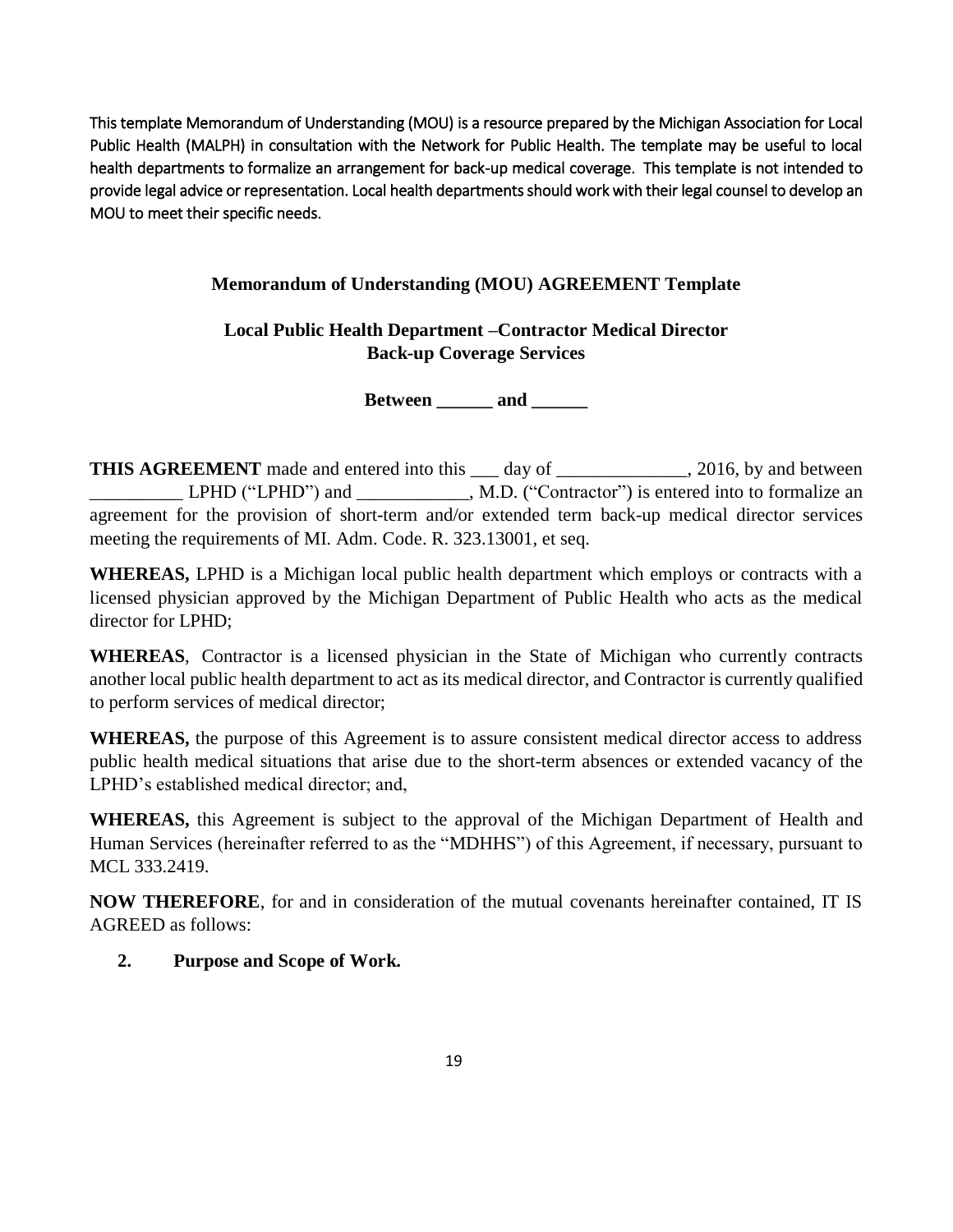- b. Contractor will provide to LBHD such temporary back-up medical director coverage services as are necessary and proper under the circumstances. This will include, but is not limited to, such services and/or determinations as are necessary or appropriate to carry out the medical director functions of the LPHD during the absence of the LPHD's medical director. Contractor agrees to provide short-term term back-up medical director services to and on behalf of the LPHD when and if the LPHD's medical director is on vacation or sick leave, or is otherwise unavailable due to short term absences not expected to exceed working days ("Short Term Absences"); and/or to provide extended terms services when and if the LPHD's medical director position is or will be vacant for an extended period of \_\_\_ or more working days caused by circumstance including, but not limited to, the death, incapacity, long-term leave by, retirement, or departure, of a medical director ("Extended Vacancy"). It is expressly understood and agreed that the Contractor shall be expected to utilize his/her professional judgment in the performance of the services to be provided under this Agreement consistent with the LPHD's policies, the laws, and the standards of his/her profession.
- d. LPHD will make available to Contractor reciprocal services of LPHD's medical director to provide coverage of Contractor's Short Term Absences of medical director services provided by the Contractor to \_\_\_\_\_\_\_\_\_\_\_\_\_\_\_\_\_\_\_\_ Health Department. Contractor and LPHD's medical director shall seek, in advance to agree to nature of and structure of providing the temporary services necessary to provide coverage for Short Term Absences. However, absent such other agreement, the decision of each respective medical director shall be final in determining nature and structure, including the necessity for on-site services. It is contemplated that in the event of Short Term Absences, medical director services will primarily be provided via telephone with limited or no on-site services provided. It will be the day-to-day responsibility of the Contractor or medical director for the LPHD to coordinate coverage, with the Administration of each LPHD and other appropriate individuals.
- e. Where coverage is for an Extended Vacancy, the Parties agree that the Contractor will undertake to support the billing functions of the LPHD as the medical director of LPHD. This will include, but is not limited to, the provision of Contractor's NPI number and/or submission of necessary documentation for the Contractor to temporarily become a credentialed provider for the LPHD Requiring Services in the Council for Affordable Quality Healthcare ("CAQH").
- **2. Term.** The term of this Agreement shall commence on \_\_\_\_\_\_ and shall expire on \_\_\_\_\_\_\_\_\_\_\_\_\_\_\_ unless earlier terminated. On or before \_\_\_\_\_\_\_ the parties shall review this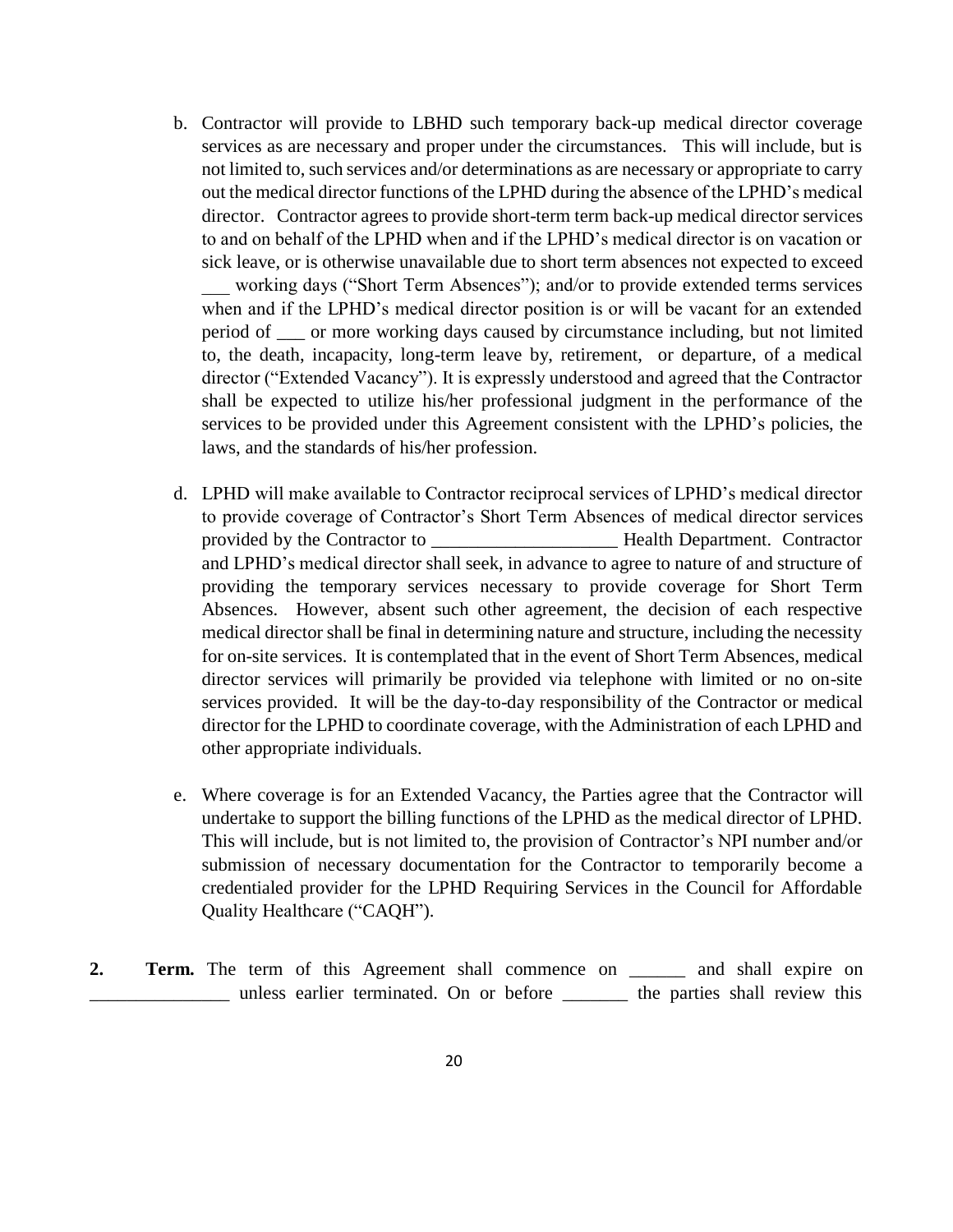relationship and jointly agree on whether the Agreement will be extended and on what terms beyond\_\_\_\_\_\_\_\_\_\_\_\_\_. Notwithstanding any provision regarding term, either LPHD or Contractor may terminate its participation in this Agreement at any time with 60 days written notice to the other.

## **3. Compensation.**

a. Short-Term Absences- LPHD and Contractor agree that each contemplates general long term reciprocity and balance in the respective provision of short term back-up medical director services. As such, for back-up medical director services of less than or equal to (consecutive/cumulative) (option 1: calendar; option 2: working) days the neither LPHD nor Contractor will not seek, nor be entitled to, reimbursement of any kind for such services.

b. Extended Vacancy -- LPHD shall compensate Contractor up to  $($ week for medical director services LPHD receives by Contractor cue to an Extended Vacancy at the gross hourly rate of \$\_\_\_\_\_\_\_\_ per hour. On a monthly basis, Contractor shall invoice LPHD for the hours of medical director services performed on behalf of LPHD. Upon request, Contractor will provide LPHD with such supportive documentation relating to the hours and services being invoiced as LPHD may reasonably require. All invoices complying with this Agreement shall be paid in full within thirty (30) days of LPHD's receipt of the invoice.

In addition to the personnel costs to be reimbursed to LPHD Providing Services, LPHD Requiring Services shall reimburse the LPHD Providing Services' medical director for miles he/she travels to and from LPHD Providing Services facilities as well as miles he/she travels in the performance of his/her duties under this Agreement. The mileage reimbursement rate shall be the same as LPHD Requiring Services pays LPHD Requiring Services medical director for miles he/she travels.

**4. Records and Patient Records.** LPHD shall have sole and exclusive right to the retention of all records pertaining to its patients and services rendered pursuant to this Agreement. The assigned medical director shall have the right to access any LPHD records including patient records required for the performance of services to be provided pursuant to this Agreement. In receiving such access, the Contractor shall comply with all applicable requirements of the Health Insurance Portability and Accountability Act of 1996 (HIPAA), Public Law 104-191, as amended, and its rules and regulations promulgated pursuant thereto, 45 CFR Parts 160 and 164, as amended. Access shall be limited to the minimum necessary to provide the applicable services. Breach of this section shall be a material breach of this Agreement.

The LPHD shall have sole and exclusive right to the retention of all records pertaining to patients and the services rendered by Contractor pursuant to this Agreement.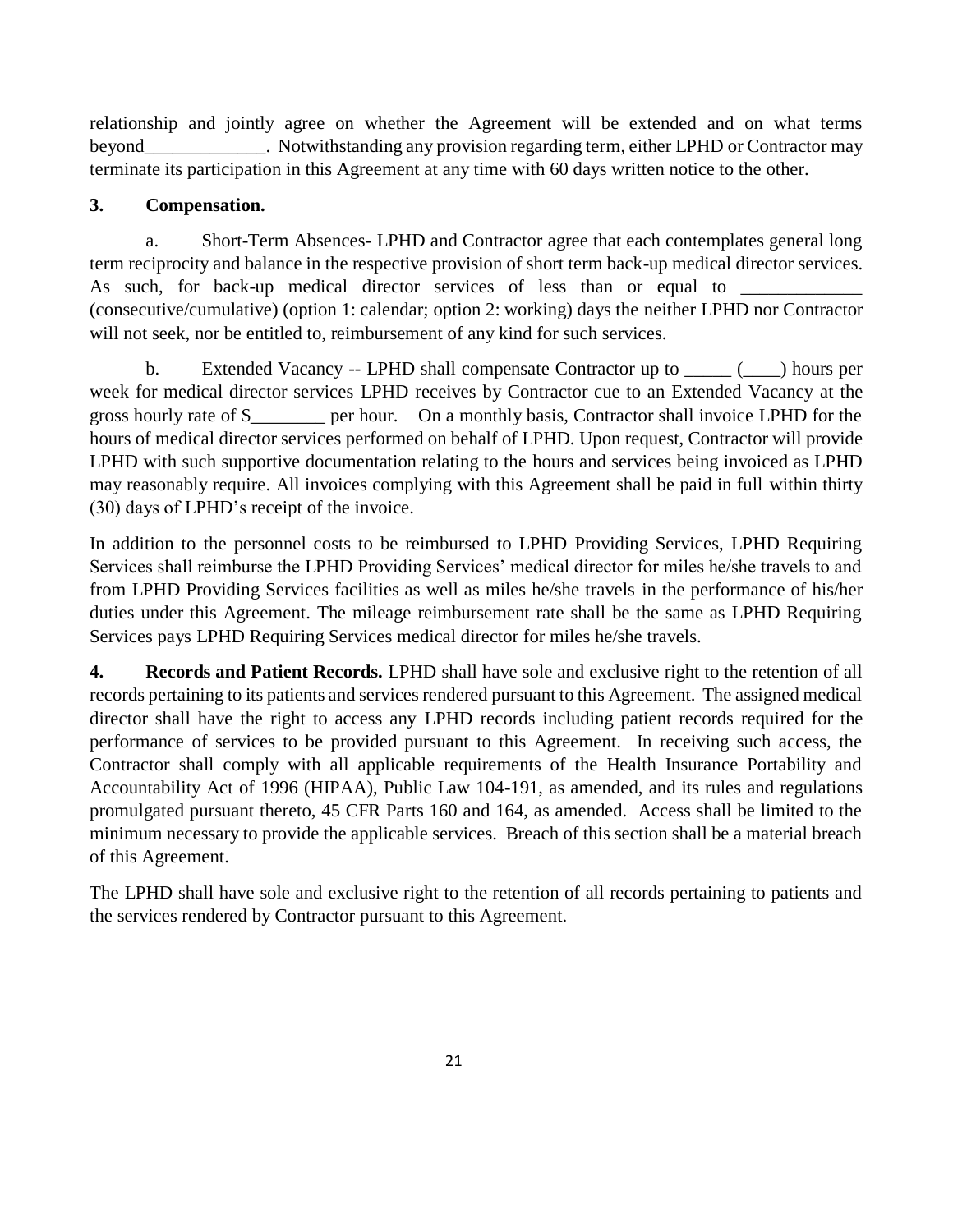**5.** Independent Contractor. It is expressly understood and agreed that the Contractor is an independent private practitioner who has other clients both corporate and individual. The employees, servants and agents of the Contractor shall in no way be deemed to be and shall not hold themselves out as the employees, servants or agents of the County or LPHD. The Contractor's employees, servants or agents shall not be entitled to any fringe benefits of the County or LPHD such as, but not limited to, health and accident insurance, life insurance, paid vacation leave, paid sick leave, and longevity or retirement benefits. The Contractor shall be responsible for the withholding and payment of all applicable taxes, including but not limited to, income and Social Security taxes to the proper Federal, State and local governments. The Contractor shall carry workers compensation coverage for Contractor and/or its employees, as required by law.

#### **6. Professional Liability Insurance.**

a. Contractor shall provide Professional Liability Insurance Coverage (malpractice) necessary and appropriate for the professional activities being carried out pursuant to the terms of this Agreement for back-up medical coverage. The Contractor shall submit timely to the Health Officer a copy of the policy and terms of coverage. If the Contractor's Insurer charges an additional sum or surcharge for the services to be performed by the Contractor under this Agreement, LPHD may reimburse Contractor for such incremental additional costs.

b. The LPHD shall include the Contractor as an insured on its liability policy as to the administrative services rendered to the LPHD under this Contract.

c. Nothing contained herein shall be expressly or impliedly interpreted to trigger liability for Contractor or LPHD for the other party's actions. Nothing in this Agreement shall be construed as a waiver by either the LPHC or the Contractor of any governmental immunity they may have as provided by statute or court decisions.

**7. Subcontracting.** The Contractor may subcontract the duties and/or obligations under this Agreement only when approved by the LPHD Health Officer.

**8. Nondiscrimination**. Each LPHD as required by law, shall not discriminate against a person to be served or an employee or applicant for employment with respect to hire, tenure, terms, conditions, or privileges of employment, or any matter directly or indirectly related to employment because of race, color, religion, national origin, age, sex, disability that is unrelated to the individuals ability to perform the duties of a particular job or position, height, weight, marital status, political affiliation or beliefs, or any other legally protected status under Elliott-Larsen Civil Rights Act, 1976 PA 453 amended; the Persons with Disabilities Civil Rights Act, 1976 PA 220 as amended; Section 504 of the Federal Rehabilitation Act of 1973 as amended, P.L. 93-112, 87 Stat 355 as amended, the Americans with Disabilities Act of 1990, P.L. 101-336, 104 Stat 327 (42 USCA §12101 et seq.), as amended, and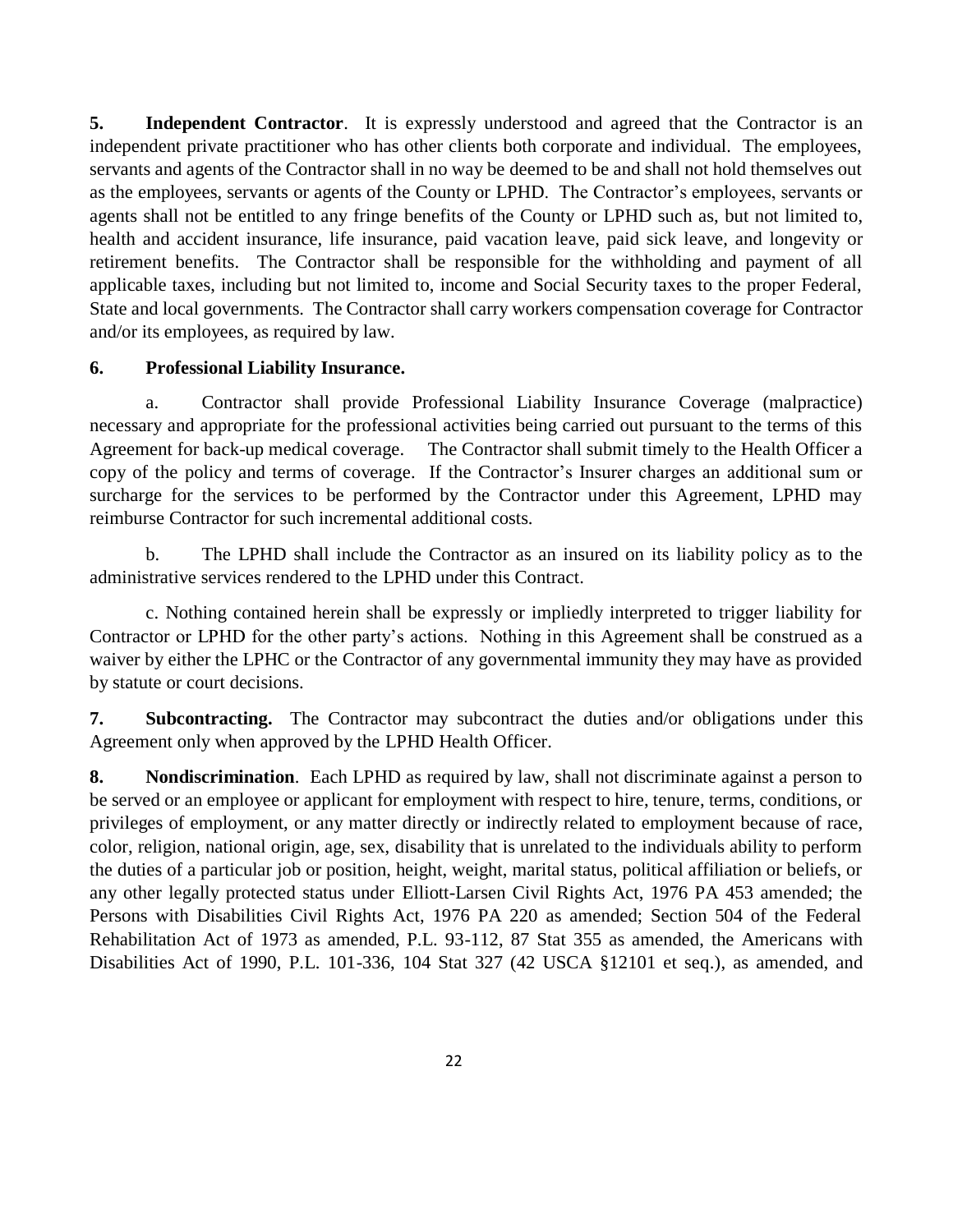regulations promulgated thereunder. Breach of this covenant may be regarded as a material breach of the Agreement.

**9. Severability**. If any provision of this Agreement is held by a court of competent jurisdiction to be invalid, illegal or unenforceable, or if any such term is so held when applied to any particular circumstance, such invalidity, illegality, or unenforceability shall not affect any other provisions of this Agreement, or affect the application of such provision to any other circumstances, and the Agreement shall be construed and enforced as if such invalid, illegal or unenforceable provision were not contained herein.

**10. Amendment**. The Agreement may be amended only by a writing signed by both Parties.

**11. Governing Law.** This Agreement shall be governed by and construed in accordance with the substantive law of the State of Michigan, without regard to the conflicts of laws provisions thereof.

**12. Complete Agreement.** This Agreement constitutes the entire agreement between the parties concerning the subject matter hereof, superseding all prior agreements and understandings. There are no other agreements or understandings between the parties concerning the subject matter hereof. Each party acknowledges that it has not relied on any representations by the other party or by anyone acting or purporting to act for the other party or for whose actions the other party is responsible, other than the express, written representations set forth herein.

**13. Certification**: The persons signing on behalf of the Contractor certify by said signatures that they are duly authorized to sign this Agreement on behalf of the Contractor and that this Agreement has been authorized by the Contractor.

**IN WITNESS WHEREOF,** the parties hereto have executed this Agreement as of the day and year first above written.

\_\_\_\_\_\_\_\_\_\_\_\_\_\_\_\_\_\_\_\_\_\_\_\_\_\_\_\_\_\_\_\_\_\_\_\_\_\_\_\_\_ \_\_\_\_\_\_\_\_\_\_\_\_\_\_\_

\_\_\_\_\_\_\_\_\_\_\_\_\_\_\_\_\_\_\_\_ **Health Department**

\_\_\_\_\_\_\_\_\_\_\_\_\_\_\_\_\_\_\_\_\_\_\_\_\_\_\_\_\_\_\_\_\_\_\_\_\_\_\_\_\_

Representative Date

**Title** 

**\_\_\_\_\_\_\_\_\_\_\_\_\_\_\_\_\_\_\_\_\_\_\_\_\_\_\_\_\_\_\_\_\_\_\_\_\_Contractor**